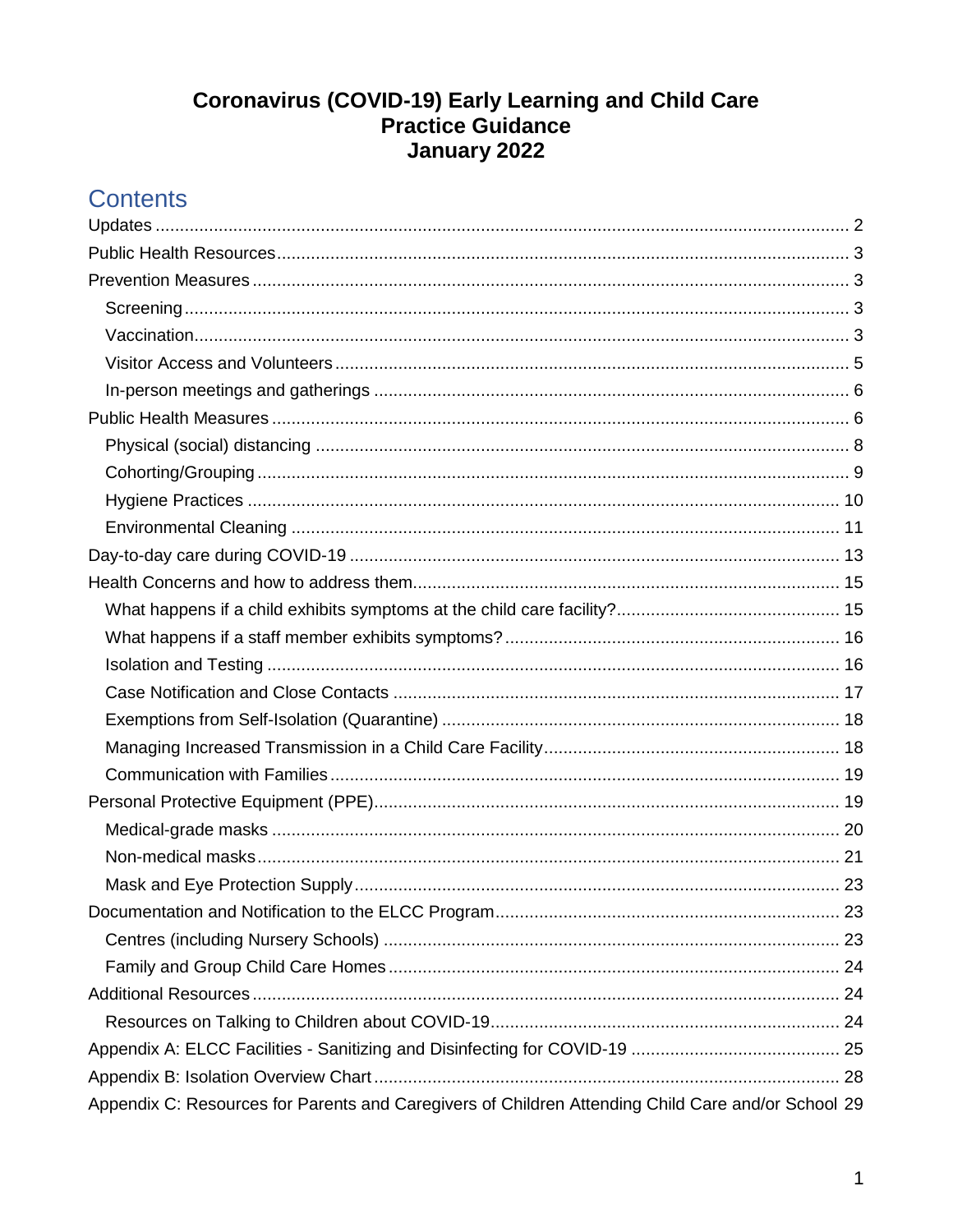# <span id="page-1-0"></span>**Updates**

[September 23, 2020] [May 26, 2021] [October 15, 2021] [January 25, 2022]

Manitoba Families is committed to providing updated information as it becomes available through this practice guide. For the most up to date general information and public health direction, please refer to [www.manitoba.ca/covid19.](http://www.manitoba.ca/covid19)

All updates will be highlighted in this section and integrated into this practice guide and shared with facilities.

January 25, 2022:

- Updates to Public Health Measures to case and contact management on page 6 and 7
- Updates to Health Concerns and how to address them on page 15-18
- Added Managing Increased Transmission in a Facility on page 18 and 19
- Added Appendix B: Isolation Overview Chart
- Added Appendix C: Resources for Parents and Caregivers
- Revisions to Documentation and Notification to the ELCC Program on page 23 and 24
- Removed Appendix A: COVID-19 Incident Reporting Form (links provided to new forms for centres and for child care homes)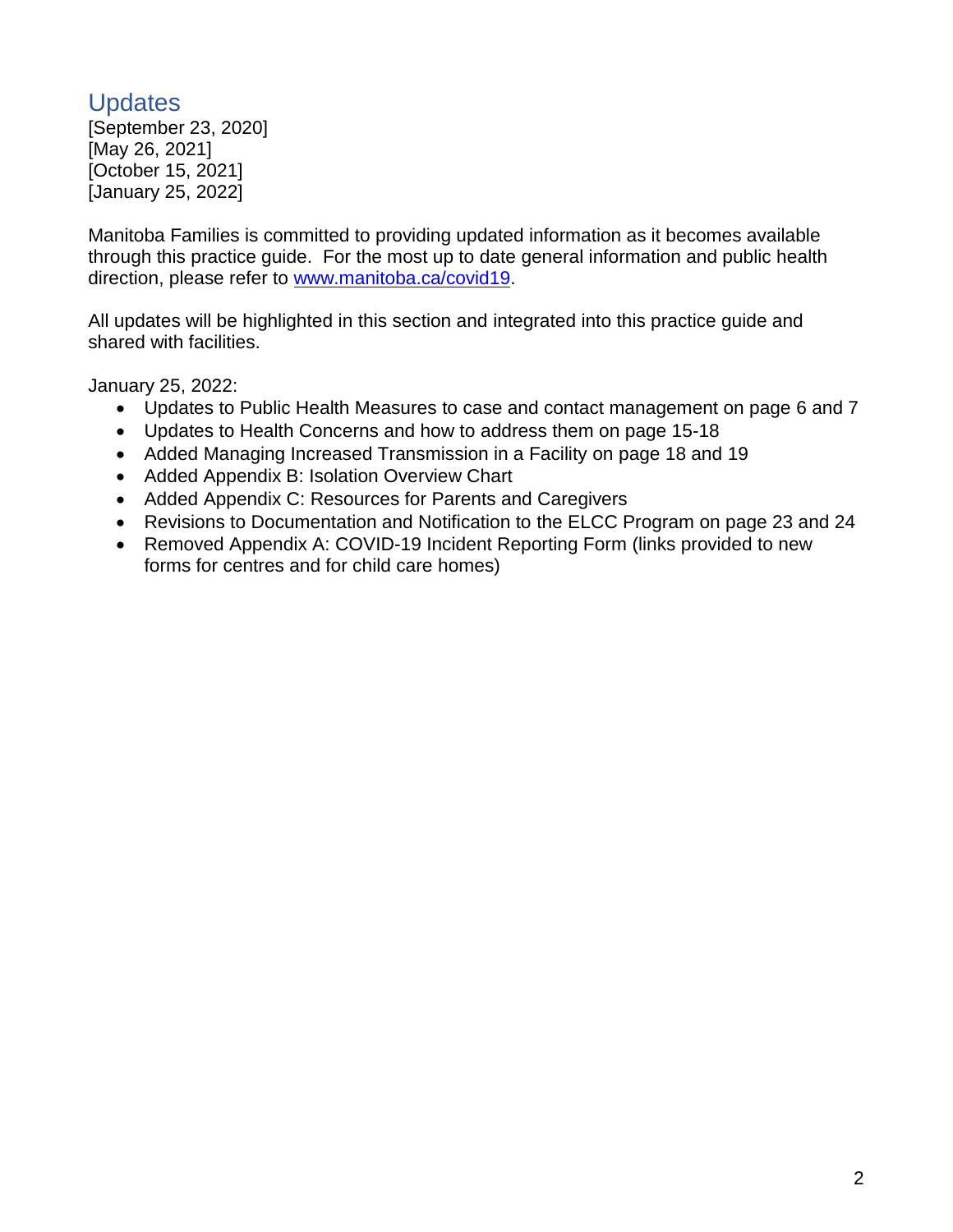# <span id="page-2-0"></span>Public Health Resources

The COVID-19 situation continues to evolve in Manitoba. The provincial website [www.manitoba.ca/covid19](http://www.manitoba.ca/covid19) will continue to provide up-to-date information, so please check this site regularly.

All screening that identifies suspected cases of COVID-19 can be referred to Health Links – Info Santé at 204-788-8200 or 1-888-315-9257, or the online COVID-19 screening tool at [https://sharedhealthmb.ca/covid19/screening-tool/.](https://sharedhealthmb.ca/covid19/screening-tool/)

# <span id="page-2-1"></span>Prevention Measures

All facilities providing child care must continue to follow applicable health and safety legislation to ensure the safety, health and well-being of children. This includes all standards within The Community Child Care Standards Act and Child Care Regulation, and guidelines within the **Best Practices Licensing Manual for Early Learning and Child Care Centres and the** [Best Practices Licensing Manual for Family and Group Child Care Homes.](https://www.gov.mb.ca/fs/childcare/resources/pubs/bp_licensing_manual.pdf)

The safety and wellness of staff is paramount. The following modifications are applicable to current policy and practice requirements. These instructions will be adapted as Manitoba Health and Seniors Care guidance to Manitobans evolves. Additional information will also be provided through circulars from the Child and Youth Services Division.

Facilities should strengthen communication strategies (including [signage\)](https://www.gov.mb.ca/asset_library/en/coronavirus/COVID-19-poster-1.pdf) about when to stay home.

Individuals should refer to the COVID-19 screening checklist daily as changes are made as the situation evolves:

[https://www.gov.mb.ca/asset\\_library/en/coronavirus/covid19\\_screening\\_checklist.pdf.](https://www.gov.mb.ca/asset_library/en/coronavirus/covid19_screening_checklist.pdf)

If the screening checklist has advised you not to enter the child care facility, please selfisolate and call Health Links or go to the online screening tool located at: [https://sharedhealthmb.ca/covid19/screening-tool/.](https://sharedhealthmb.ca/covid19/screening-tool/)

An up–to-date list of symptoms can be found at [https://www.gov.mb.ca/covid19/about/index.html.](https://www.gov.mb.ca/covid19/about/index.html)

### <span id="page-2-2"></span>**Screening**

Screening for symptoms is important to identify any potential cases of COVID-19 as quickly as possible, before exposure to others.

### <span id="page-2-3"></span>Vaccination

Vaccination is the best protection against COVID-19. Being immunized reduces the risk of becoming infected with the virus and if you do become infected, reduces the risk of becoming seriously ill, being hospitalized or admitted to intensive care and dying. Immunizing as many people as possible helps protect those who are not yet able to be vaccinated, particularly children under 5 and some people with serious health conditions.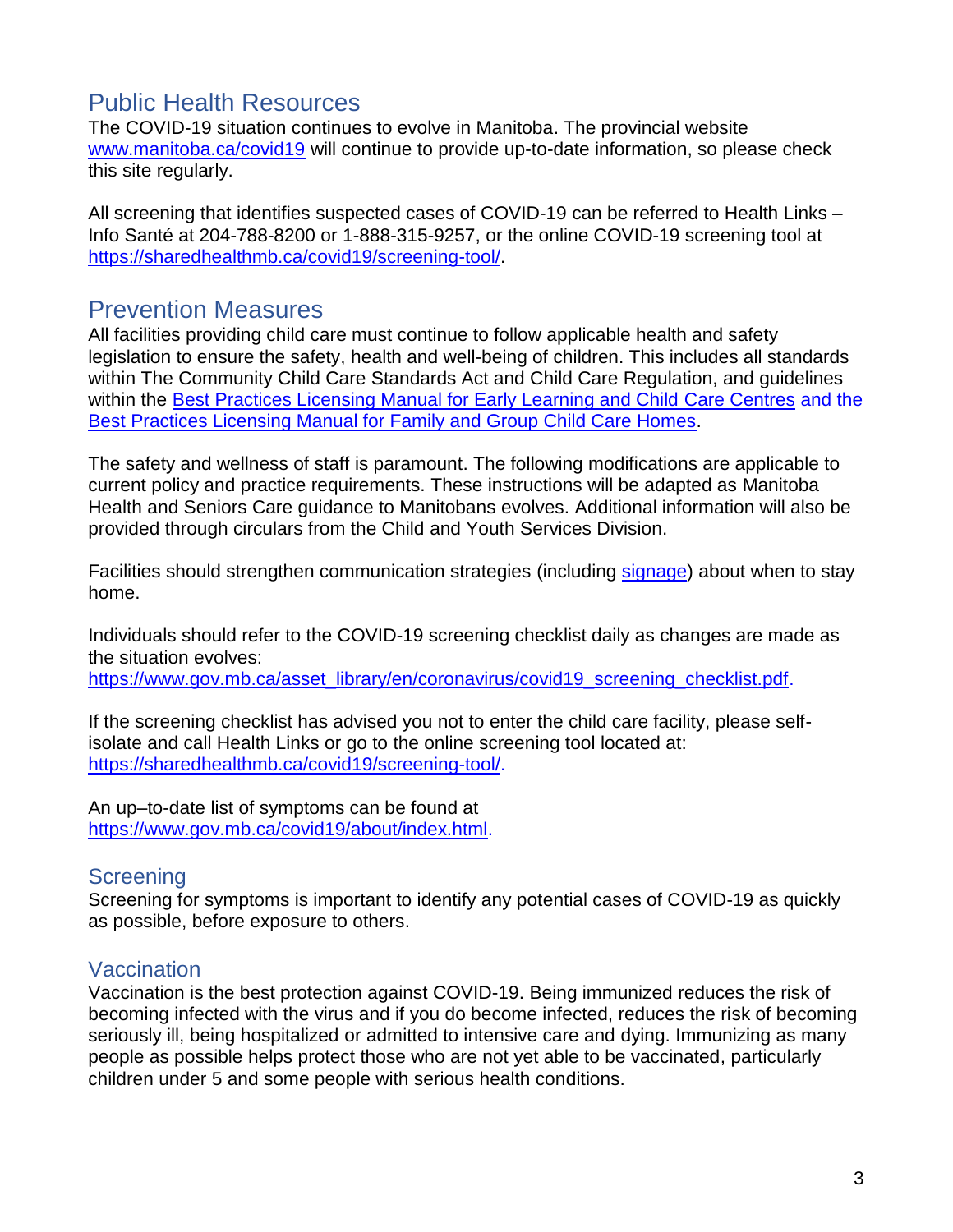Reliable information for people with questions or concerns about the vaccines is available at [protectmb.ca](https://protectmb.ca/) and [Canada.ca/covid-vaccine.](https://www.canada.ca/en/public-health/services/diseases/coronavirus-disease-covid-19/vaccines.html?utm_campaign=not-applicable&utm_medium=vanity-url&utm_source=canada-ca_covid-vaccine) Those who still have questions or concerns are encouraged to speak with a health care provider.

On August 24, 2021, it was announced that new public health orders will require designated, frontline employees, volunteers, practicum students and others retained by organizations (e.g., contractors) to be regularly tested for COVID-19 and provide proof of a negative test result before they can resume working, unless they provide proof of immunization.

For the ELCC sector, this includes all staff (including paid or unpaid substitutes), practicum students, volunteers and contractors who have direct and ongoing or prolonged contact with children at a facility that is licensed under The Community Child Care Standards Act. It includes all types of providers – centres, nursery schools and home-based providers (whether funded or unfunded).

Centres and nursery schools must verify which employees are fully immunized. The ELCC Program is considered the administrator for home-based facilities in regards to verifying proof of immunization and testing under this public health order. Testing of those who have not provided proof of full immunization is required to begin no later than October 18, 2021. Those who become fully immunized after that time may cease testing once they have provided proof of vaccination to their employer.

Vaccination is not required as a condition of employment; employees may choose to show proof that they have been fully vaccinated, or they may choose to undergo frequent COVID testing (up to three times a week). While people have the right to choose to not get vaccinated, they also have a professional and personal responsibility to help protect public health.

For further information, see: [https://www.gov.mb.ca/fs/pubs/immunization-requirements-for-public-sector.pdf,](https://www.gov.mb.ca/fs/pubs/immunization-requirements-for-public-sector.pdf) and relevant circulars at [https://www.gov.mb.ca/fs/covid-circulars.html.](https://www.gov.mb.ca/fs/covid-circulars.html)

For information on Human Rights and COVID-19 Vaccination Requirements, see: [http://www.manitobahumanrights.ca/v1/education](http://www.manitobahumanrights.ca/v1/education-resources/resources/pubs/guidelines/guidelinecovidvaccine.pdf)[resources/resources/pubs/guidelines/guidelinecovidvaccine.pdf.](http://www.manitobahumanrights.ca/v1/education-resources/resources/pubs/guidelines/guidelinecovidvaccine.pdf) Any facilities planning to develop their own policies related to vaccination should ensure that the policies are consistent with human rights.

After getting vaccinated, individuals should continue to focus on the fundamentals including practicing physical distancing, wearing a mask, staying home if when ill and practicing good cough and hand hygiene.

**Staff:** No staff member who has symptoms or is otherwise required to self-isolate (quarantine) should enter a child care centre. In addition, staff should self-monitor daily for signs and symptoms of COVID-19. Facilities must maintain records of staff absenteeism.

**Children:** Child care facilities should develop a plan to clearly communicate to families the need to monitor their child daily for symptoms before sending them to child care. [Signage](https://www.gov.mb.ca/asset_library/en/coronavirus/COVID-19-poster-1.pdf) with exclusion criteria should be posted at all entrances to the facility.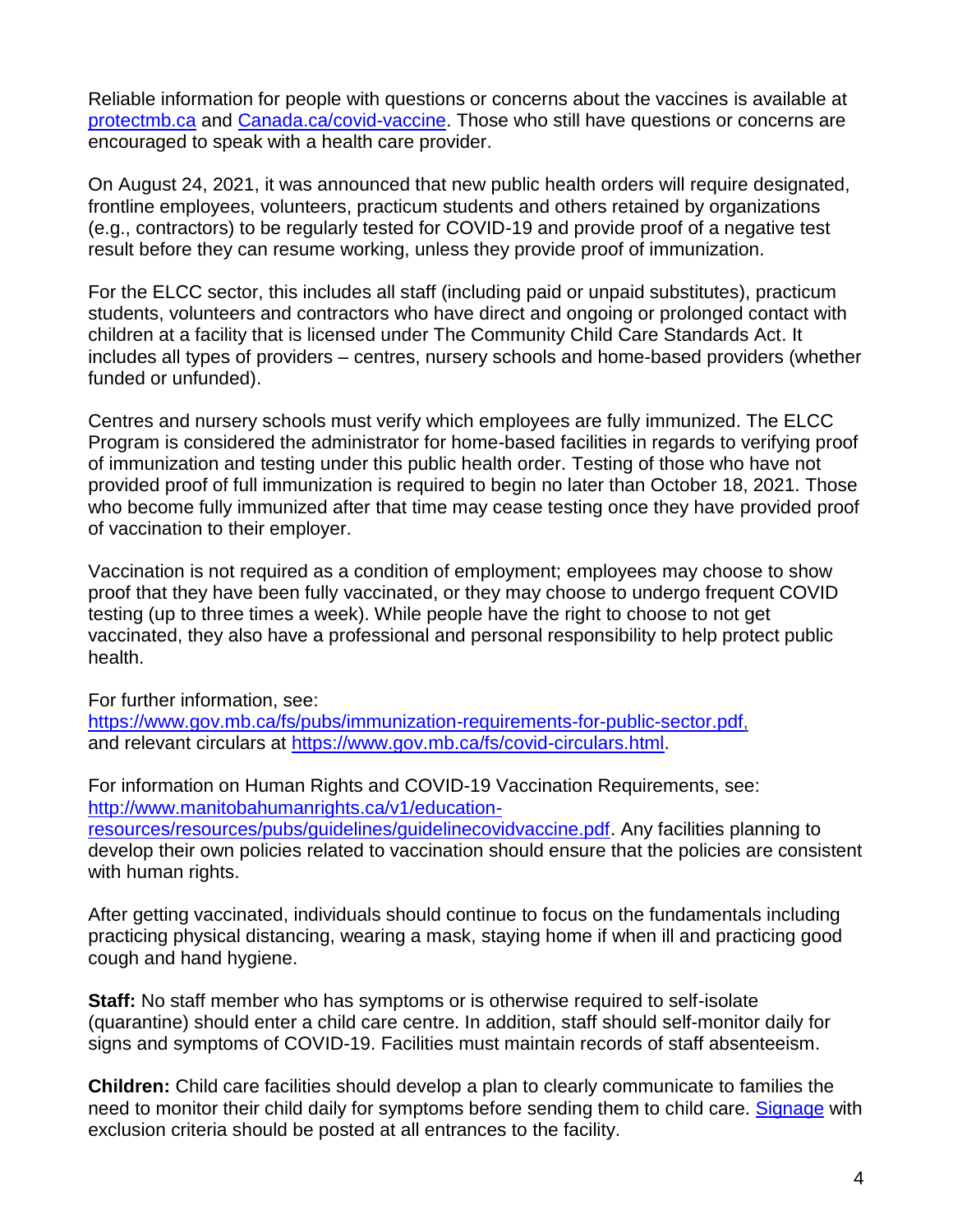A child who meets any of the exclusion criteria should not be admitted to the facility and will be advised to immediately isolate and consult Health Links - Info Santé, the online COVID-19 screening tool or their health care provider.

Parents/guardians should be asked daily to confirm that their child has no symptoms and is not otherwise required to self-isolate (quarantine). Child care facilities are not required to screen children for specific symptoms or take temperatures of children upon arrival.

A chronic stable cough, sneeze, runny nose, or nasal congestion that is unchanged and clearly linked to a known medical condition such as asthma or allergies is not an absolute requirement for exclusion. As well, children who are crying or teething can exhibit a runny nose. **Changing or worsening of chronic symptoms requires isolation and further assessment.** Child care providers should exercise judgment related to symptoms but when in doubt, err on the side of caution, exclude the child and advise the parent/guardian to contact Health Links – Info Santé or their health care provider.

Guidelines may change based on emerging circumstances and information from public health officials. Visit [www.manitoba.ca/covid19](http://www.manitoba.ca/covid19) for information on prevention, and updates on the evolving situation.

**Temperature Measurement:** Routine screening or monitoring of temperatures with a thermometer or other device to assess for fever is not recommended. Normal temperatures can be variable throughout the day and can be different between individuals. We recommend that parents and staff focus on monitoring for symptoms of COVID-19 as outlined in the Screening Checklist

[https://www.gov.mb.ca/asset\\_library/en/coronavirus/covid19\\_screening\\_checklist.pdf.](https://www.gov.mb.ca/asset_library/en/coronavirus/covid19_screening_checklist.pdf)

### <span id="page-4-0"></span>Visitor Access and Volunteers

Visitors, including volunteers are permitted; however, this should continue to be limited to essential visitors.

Before entering a child care facility, visitors should be directed to complete the screening checklist to confirm that they have no symptoms consistent with COVID-19 and are not required to self-isolate (quarantine). Visitors with any symptoms consistent with COVID-19 should not enter the child care setting. Child care settings are required to keep a list of all essential visitors that entered the facility with confirmation that they have been screened. All visitors must wear a mask while indoors. Visitors who are entering the facility for only a brief time (e.g., pick ups and drop-offs) can wear a medical or non-medical (e.g., cloth) mask.

Visitors who will be remaining longer, such as those who will be conducting activities with children, are required to wear a medical-grade mask. If a visitor will have direct and ongoing or prolonged contact with the children, they would be included in the public health orders requiring proof of testing/vaccination.

Service professionals, therapists and specialists are considered essential visitors. They provide important services and are allowed to visit child care facilities to support children's development and to ensure their meaningful participation in the program. Under the public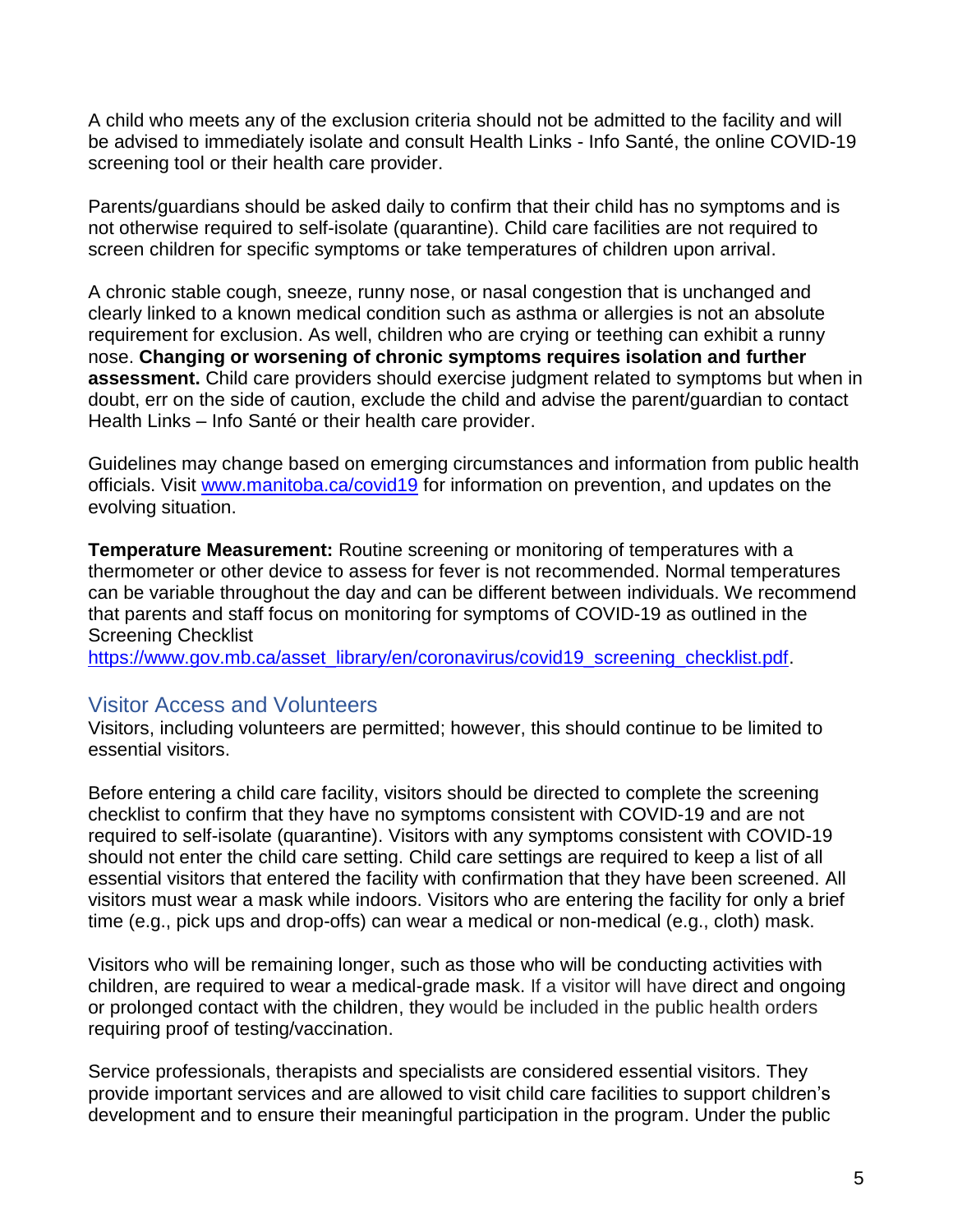health orders, they are required to show proof of testing/vaccination to their employer prior to attending work, including visits to child care facilities.

Parents/guardians are able to volunteer but must follow recommended physical distancing, hygiene practices and mask use, when on the premises. Other volunteers are permitted, but it is recommended that these are limited to those who regularly volunteer to minimize the number of possible exposures inside the child care facility.

All volunteers, including parent volunteers, must wear a medical-grade mask. In addition, the proof of testing/vaccination requirements apply to volunteers who have direct and ongoing or prolonged contact with the children. Volunteers may choose to be fully vaccinated and show proof of that vaccination, or they may choose to undergo frequent COVID-19 testing.

In licensed child care homes, the testing/vaccination requirements also apply to all residents in the home, including children between 12 and 17 years of age who have direct and ongoing or prolonged contact with the children attending the child care home.

For further information, see the Vaccination section in this guide and relevant circulars at [https://www.gov.mb.ca/fs/covid-circulars.html.](https://www.gov.mb.ca/fs/covid-circulars.html)

### <span id="page-5-0"></span>In-person meetings and gatherings

It is important for staff to communicate and develop relationships with children's parents/guardians. Facilities are encouraged to maintain usual practices for new families, including visits by parents/guardians and their child(ren) to help them adjust to the child care setting. As addition, facilities should continue to have formal or informal in-person meetings with families to share information or problem-solve, when needed.

Licensed child care facilities are encouraged to continue to use virtual methods for meetings, group tours, etc. Larger in-person meetings, group tours, open houses, etc. may be permissible under the public health orders. Visit [https://www.gov.mb.ca/covid19/prs](https://www.gov.mb.ca/covid19/prs/index.html#provinciallevel) to review the current requirements and/or restrictions, as health orders will continue to change as the COVID-19 situation evolves.

If permissible under the current health orders, indoor in-person meetings and gatherings should occur in the evening when children are not present and be limited to the greatest extent possible. Public health directives specific to child care, such as the use of masks and physical distancing, must be followed. Attendees should be directed to complete the screening checklist to confirm that they have no symptoms consistent with COVID-19 or are not required to self-isolate (quarantine). Attendees with any symptoms consistent with COVID-19 should not enter the child care facility. Child care facilities are required to keep a list of all attendees with confirmation that they have been screened.

# <span id="page-5-1"></span>Public Health Measures

Measures have been adapted to reflect the changing public health situation. The increased transmissibility of the omicron variant of concern has changed the approach to case and contact management of COVID-19. Getting fully vaccinated and boosted remains effective at preventing severe disease, even though effectiveness at preventing infection is much less with the omicron variant.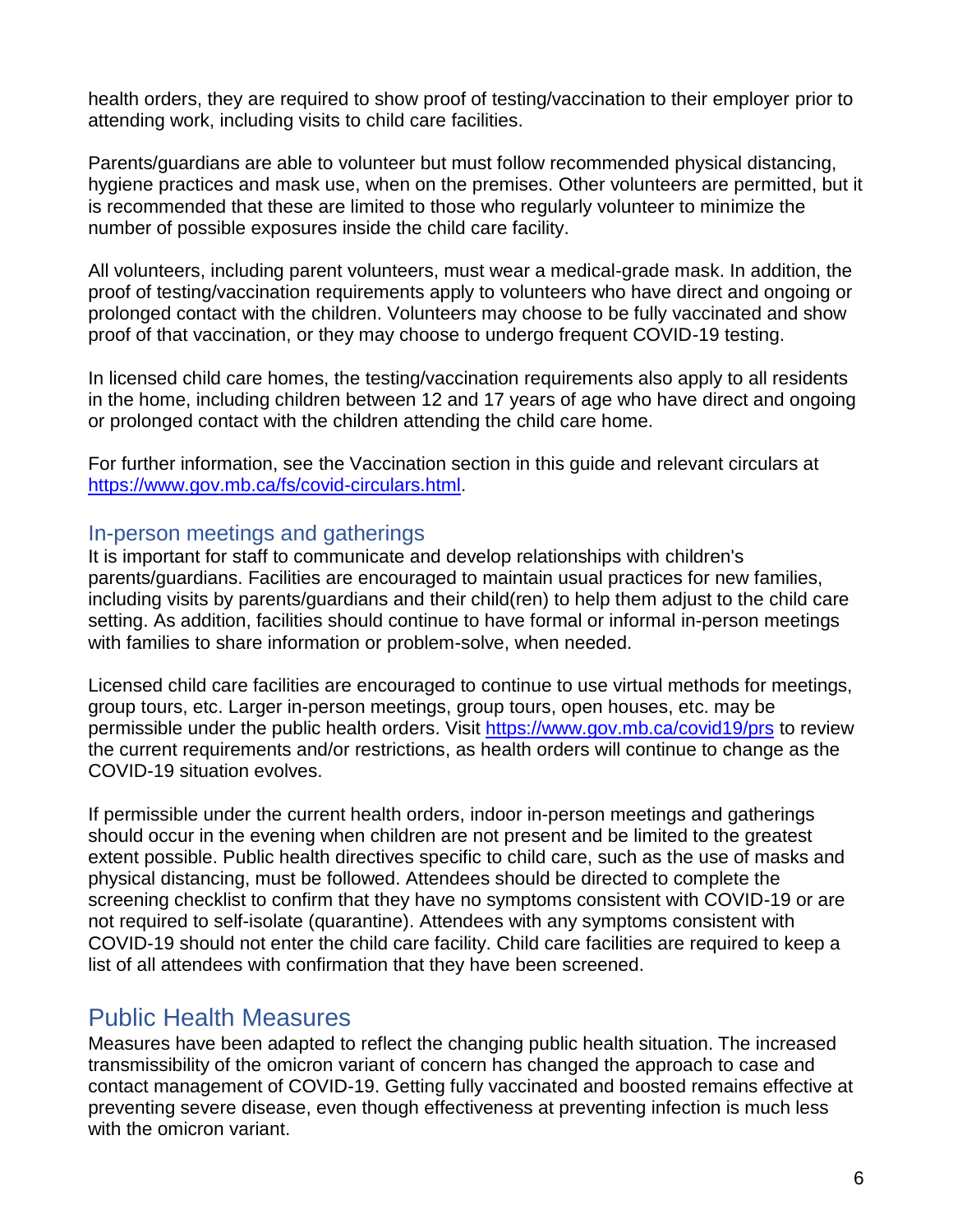Other preventive measures continue to be important, such as staying home when you are sick, wearing a mask indoors and physical distancing, as well as following community-level preventive measures and orders. Based on evolving evidence and experience in all sectors, case and contact management has shifted to more self-management, with increased availability of self-administered rapid antigen tests and self-notification of contacts.

Staff, children and parents/guardians should continue to follow the fundamentals (selfscreening, hand hygiene, staying home when sick and getting tested for COVID-19 when recommended by public health). Masks are required for staff/home providers, parents/guardians, visitors and kindergarten/school age children in a child care facility (See Personal Protective Equipment section in this guide).

Public health officials will continue to monitor and will adjust guidance as needed. Cohorts will continue to be used in child care facilities to reduce the number of potential exposures in children not yet eligible for vaccination and facilities should encourage physical distancing to the greatest extent possible.

COVID-19 is most commonly spread from an infected person through respiratory droplets generated through coughing, sneezing, laughing, singing, and talking. It spreads more easily when contact is close (within six feet/two metres) and prolonged (more than 10 minutes). COVID -19 can also be spread by close personal contact such as touching or shaking hands or touching something with the virus on it and then touching one's mouth, nose or eyes before cleaning one's hands. Some people who have few or no symptoms can spread COVID-19.

Most children have mild illness with COVID-19, and many are asymptomatic. The risk of severe disease is low, but hospitalization may occur in a small proportion of children. COVID-19 can also cause more severe illness among people who are 60 years of age and older, and those who have weakened immune systems or underlying medical conditions. Children under one year of age and those with immune suppression and chronic medical conditions are considered more vulnerable and at higher risk for severe illness. Parents/guardians and staff are encouraged to consult with their health care provider if they have concerns about their own health, their child's health, or health of other household contacts.

It is most effective to use a layered approach to prevention including multiple measures from the areas listed below, and to develop administrative measures that support individuals to consistently follow personal preventive practices (e.g., environmental cleaning, conducting frequent hand hygiene) that decrease the number of interactions while increasing the safety of interactions that occur. Adapted responses and recommendations may be required in situations where health, age, ability, status, or other socio-economic and demographic circumstances may limit the ability of some groups or individuals to follow the recommended measures.

Staff and children can take actions to limit the spread of COVID-19. Some of these are already part of the quality care provided through facility programs. However, special attention should be used to ensure they are followed.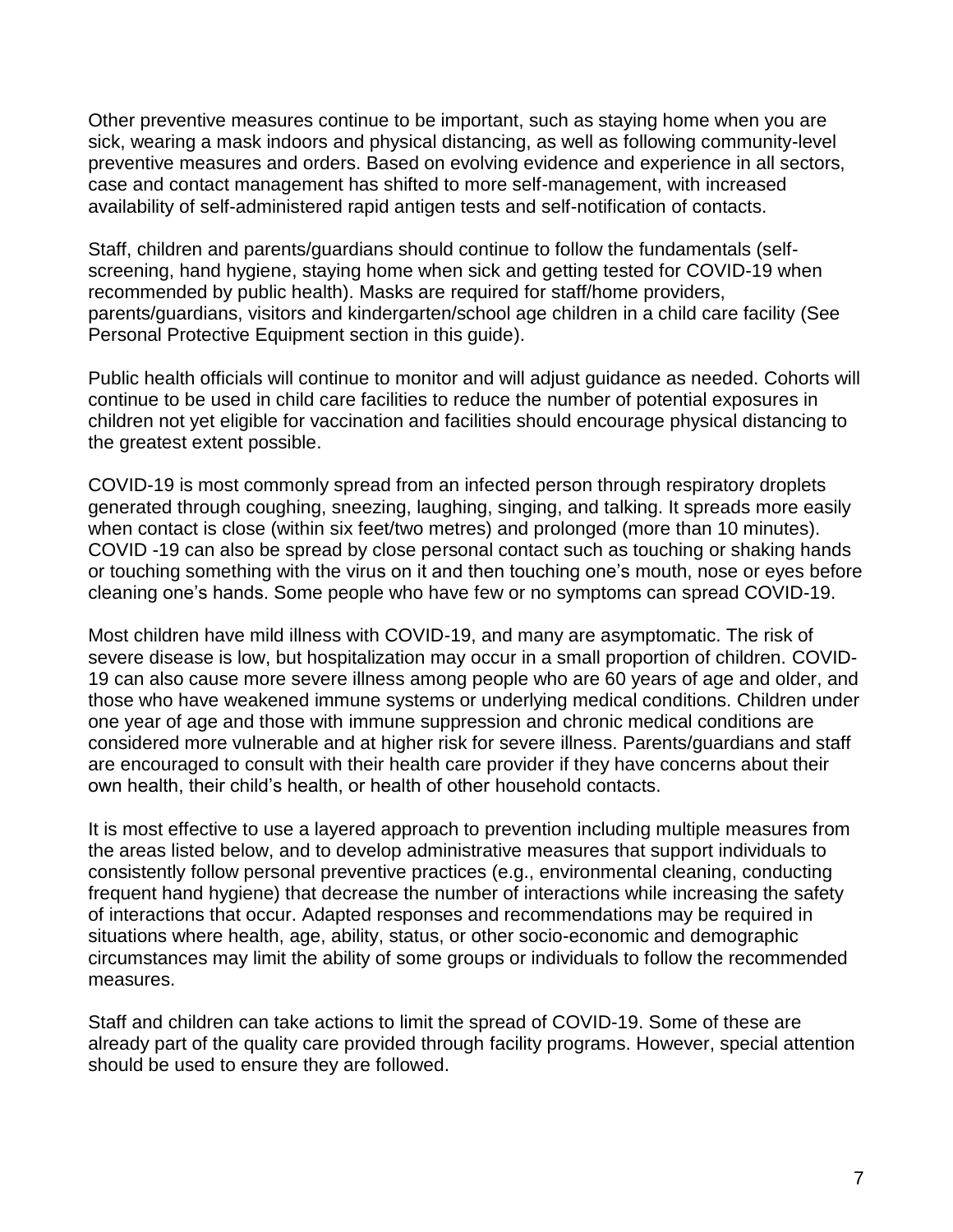## <span id="page-7-0"></span>Physical (social) distancing

Physical distancing continues to be a recommendation for all indoor settings, and child care facilities should encourage it to the greatest extent possible while providing the developmentally appropriate care required for young children. However, physical distancing (two metres/six feet) is not required within cohorts. If maintaining distancing in a group is challenging due to the children's ages, then it is reasonable for individuals to be closer to one another when necessary (i.e. a staff member may need to be closer to a child to provide physical care or comfort, at nap time or to maintain sightlines when moving a group).

Physical distancing between cohorts and/or individual groups/playrooms of at least four meters is still required. Two groups of children can be in the same room, but the groups should not intermingle. This is applicable for both indoor and outdoor play, and during pickup and drop-offs.

In addition, it is strongly recommended that the same staff work exclusively with the same cohort. Sharing staff across cohorts should be avoided to the greatest extent possible.

When working in this setting:

- Children with no symptoms should continue to be treated as they typically would be treated by staff, but with physical distancing in place as much as possible.
- Where possible, arrange spaces to encourage the recommended separation. For example, spacing children to avoid close contact during meal and nap times, and assigning a designated chair and table for each child.
- Signage should be posted to promote physical distancing. Remember that young children need easy to understand visual prompts. For example, use tape on the floor, hoops, mats or other items that can mark off personal space. Another idea is to organize play activities with a visual cue about how many children should be in that area (e.g., two chairs next to an activity with markers or numbers taped to the floor).
- Minimize the number of individuals entering the facility by having only one family member pickup and drop off their child(ren). Where appropriate, consider doing drop off and pick up outside the facility, implement a practice of staggered drop off and pick up times, or use separate entrances (if feasible).
- Manage the flow of people in common areas, including hallways and washrooms, to minimize crowding and allow for the ease of people passing through.
- Stagger staff break times.
- Physical barriers can be used when physical distancing cannot be maintained, where appropriate. Consider the need for additional cleaning and sanitizing of any barriers or dividers.

Plan for play experiences that help children learn why it is important to maintain appropriate distance between each child. Depending on the age of children, possible activities include:

- Use masking tape to create squares or other shapes that are two metres apart. Have children move from shape to shape while the music plays as a sort of musical chairs.
- For older children, introduce coding activities e.g., set up a grid of two-metre sized squares, using masking tape. Count the squares, explore concepts of rows and columns, and then encourage children to take turns being the computer and the computer programmer. Consider using a variety of cards, including arrows.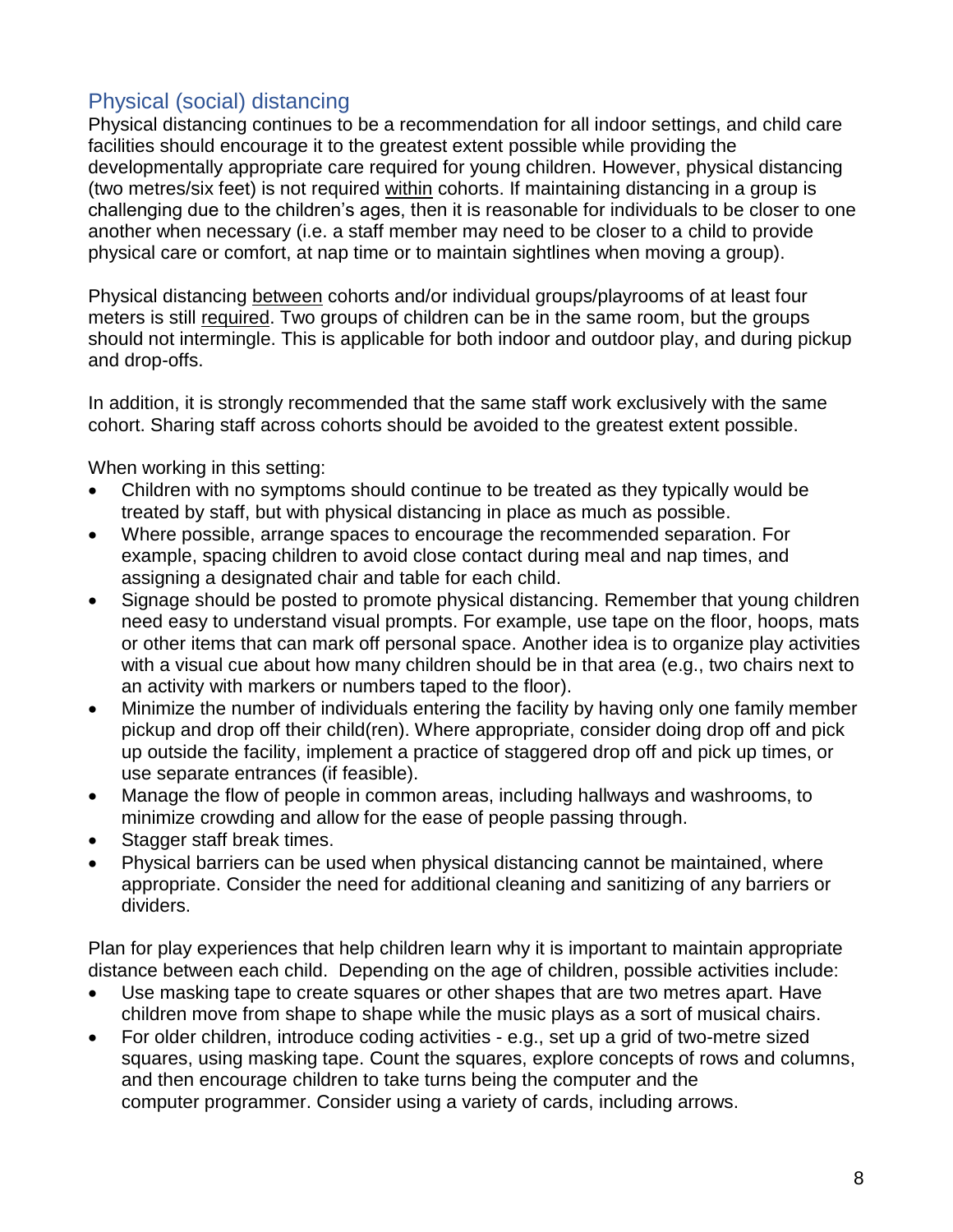- Provide measurement activities e.g., provide yardsticks, measuring tapes or rulers (which can be taped together). In absence of these, use lengths of cardboard that is pre-measured into metre-long lengths, or yarn or rope cut in pre-measured lengths. Measure tables, distance between, etc.
- Promote gross motor measuring activities involving different lengths.
- Play "What time is it, Mr. Wolf?" The wolf stands against a wall. A line on the floor indicates a two-metre distance from the wolf. Intersecting grid lines space children so that they are two metres apart. Alternatively, children can approach the wolf one at a time, while not going beyond the two-metre line.
- Set up a ball or bean bag toss, with the line two metres out from a target bucket.

### <span id="page-8-0"></span>Cohorting/Grouping

The use of cohorts in child care centres minimizes exposures for children who are not yet eligible for vaccinations. If groups can be kept separate, then child care centres may operate at full capacity, even if the total number of children (adding up all groups) exceeds the maximum under current public health orders for indoor and outdoor settings.

The maximum number of individuals congregating (i.e. close interactions between people longer than 10 minutes) in a common space for indoor and outdoor settings must comply with the most up to date public health orders [\(https://www.gov.mb.ca/covid19/soe.html#current\)](https://www.gov.mb.ca/covid19/soe.html#current). Minimizing the use of common spaces wherever possible will help reduce the risk of COVID-19 transmission.

The following guidelines should be followed:

- It is important to maintain at least four meters between groups/cohorts of children (i.e. two groups of children can be in the same room provided the groups do not intermingle and provided four metres of space is maintained between the two groups).
- Whenever possible, assign children and staff to a group and keep them together throughout the day.
- For child care centres with larger total numbers of children on site, each cohort or maximum total group size should be no more than 48 children (not including staff) effective September 7, 2021. Smaller group sizes are preferable.

Where possible, staff and children should remain with the same group/cohort each day.

- Siblings should be grouped together when reasonable (e.g. siblings are within the same age range). Siblings do not need to physically distance from each other (e.g. siblings can hug, be within two metres/six feet of each other), even if they are in different groups within the child care facility.
- Groups/cohorts should not be in shared spaces (including indoor and outdoor, hallways, entrances, foyers) at the same time (e.g. stagger individual group times on the playground). Where this is not possible, physical distancing between groups/cohorts is required.
- Child care facilities should keep daily records that include the names of the children and staff participating in each group/cohort.
- Limit staff to one site, if possible.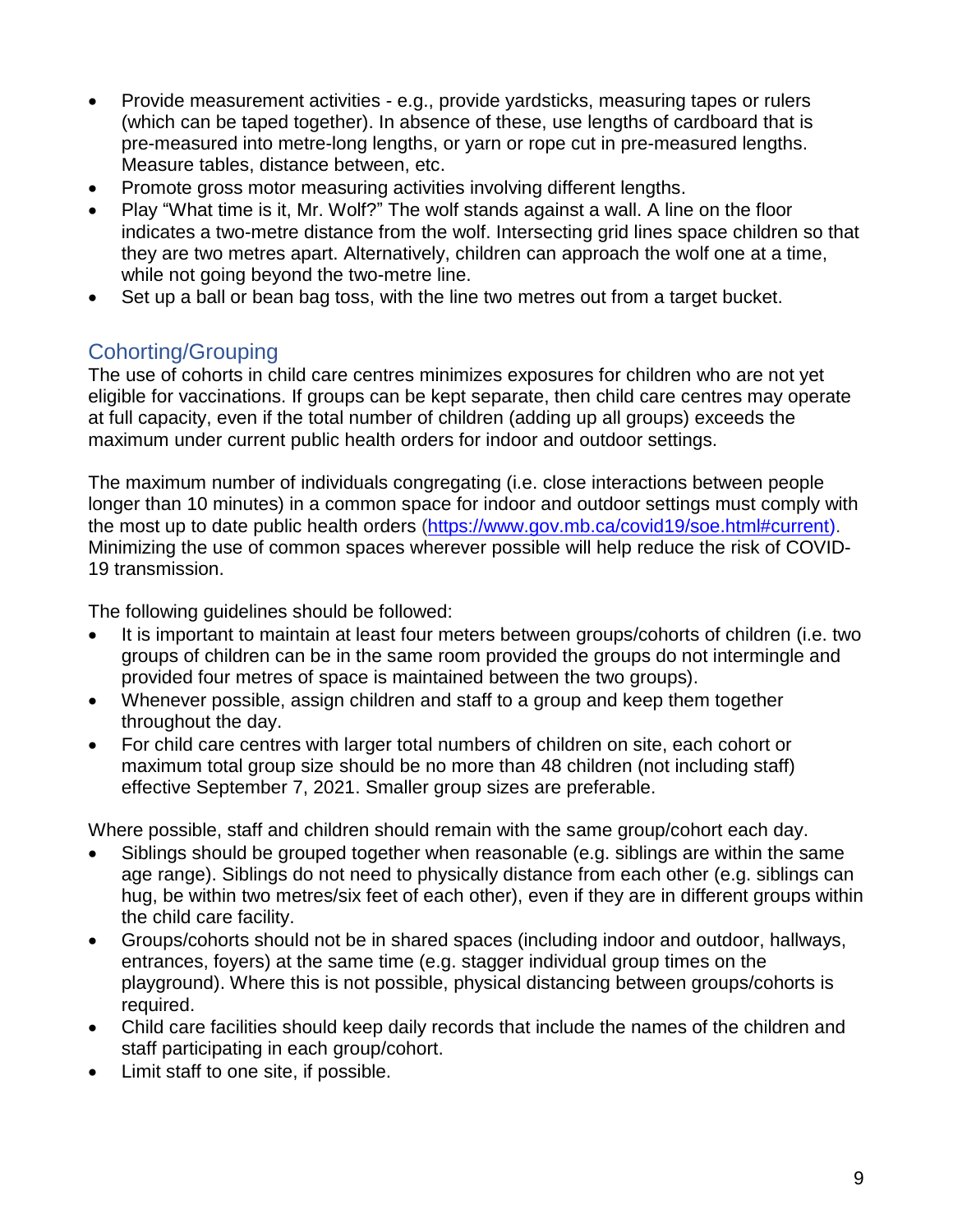### **Drop off and Pick up:**

- Drop off and pick up of children should be staggered to avoid crowding. A maximum number of 25 at one time is suggested.
- When it is not possible to stagger pick up and drop off times at entrances and exits, then a greater number of individuals may use the same entrance or exit at the same time, as long as close interactions between individuals are brief (less than 10 minutes, ideally shorter).

### <span id="page-9-0"></span>Hygiene Practices

Good hand hygiene provides significant protection from many infections, including COVID-19.

Handwashing with soap and water for at least 15 seconds is the recommended hand hygiene practice in child care. The use of alcohol based hand sanitizer can be used in the facility (see note below). Special attention will be paid to younger children to ensure they follow all safety procedures, such as wearing a mask and keeping their hands washed and sanitized.

Specifically, staff, volunteers and children must engage in frequent hand hygiene often, including but not limited to the following times:

- at the start of the day and before going home,
- after going to the washroom and helping children with washroom routines,
- after a diaper change (both children and staff),
- before and after outdoor play,
- before and after sharing toys and manipulatives, and shared sensory play (e.g., water and sand tables),
- before and after preparing food,
- before eating/drinking,
- after getting hands dirty or you feel they have become contaminated,
- after wiping nose or handling dirty tissues,
- after coughing, sneezing and blowing nose,
- after soothing a crying child, and
- after cleaning tasks (staff).

Note: Alcohol-based hand sanitizer should be kept out of reach of children, and used only under adult supervision. If hands are visibly soiled, they should be washed with soap and water rather than an alcohol-based hand sanitizer. Provide sanitizer with a minimum alcohol concentration of 60 per cent in areas throughout the facility, such as entry points. Ensure these are situated so that children cannot access it without supervision.

Child care staff should help young children to ensure handwashing is done correctly. Good hygiene practices can be taught in a playful manner. One idea is to have timers to help ensure adequate time. See how many 15-second songs the children can identify. Be creative - engage the children in coming up with games and other ways to encourage everyone to wash their hands for 15 seconds.

Respiratory etiquette should be modeled, taught and reinforced regularly. This includes coughing and sneezing into a tissue or sleeve, as well as proper and prompt disposal of any used tissues followed by hand hygiene.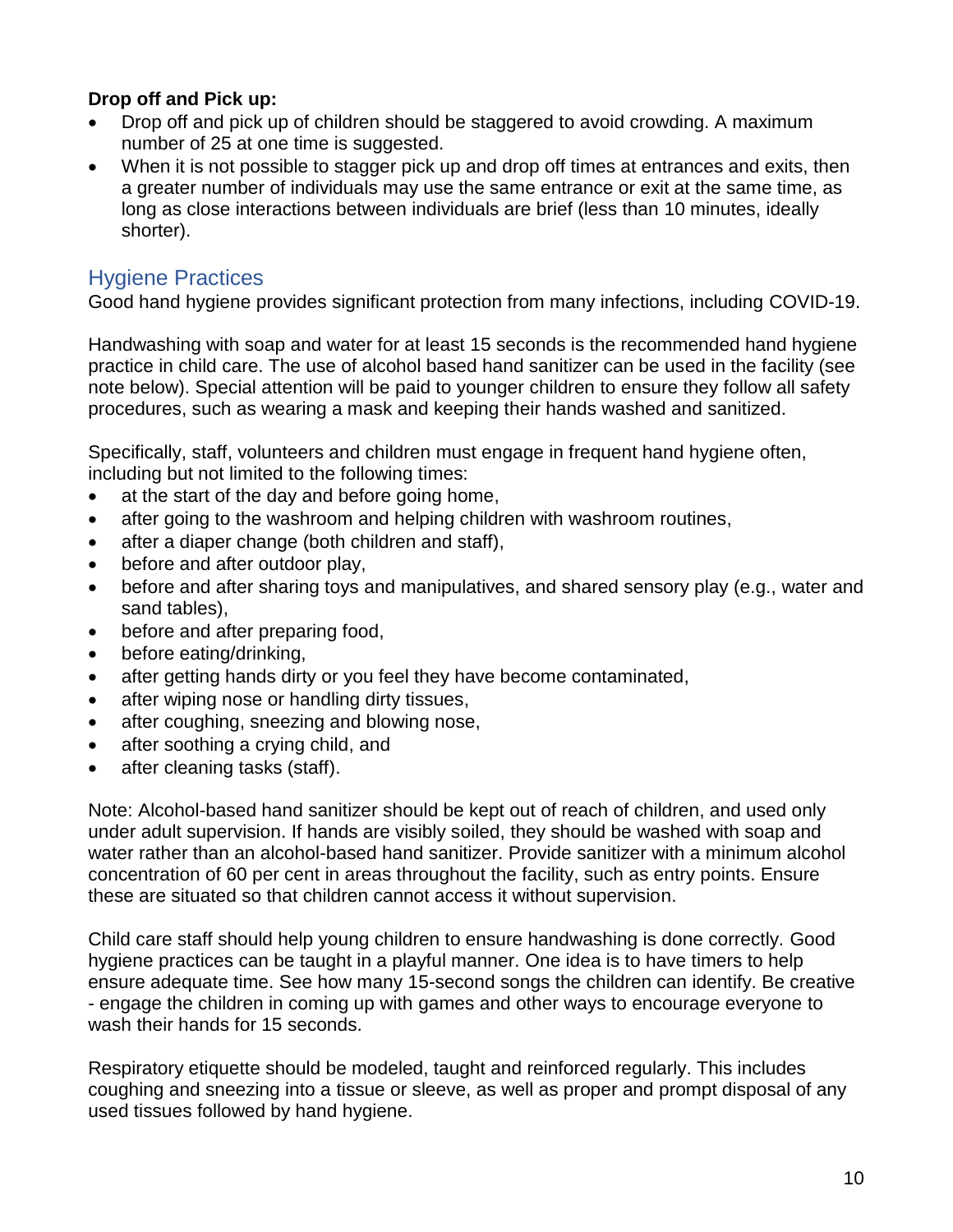No personal items (e.g. hats, hair accessories, lip balm, food/drinks) should be shared. Avoid touching your mouth, nose or eyes, and encourage children to do the same.

As part of these routine measures, signage should be posted and highly visible and include visual cues that remind staff and children to perform hand hygiene (e.g., sneezing or coughing into their elbow, putting used tissues in a waste receptacle and performing hand hygiene immediately after using tissues). Signs can be found at: [https://www.gov.mb.ca/fs/childcare/resources/pubs/posters.pdf.](https://www.gov.mb.ca/fs/childcare/resources/pubs/posters.pdf)

### <span id="page-10-0"></span>Environmental Cleaning

Cleaning schedules can return to normal practices. However, cleaning and disinfecting of high-touch surfaces should take continue to place at least twice daily. Washrooms and diapering areas require more frequent and intensive cleaning, and should be cleaned/disinfected at least three times per day.

Please refer to Appendix A: ELCC Facilities - Sanitizing and Disinfecting for COVID-19 provided by the [Health Protection](https://www.gov.mb.ca/health/publichealth/environmentalhealth/protection/index.html) Unit, Environmental Health, Manitoba [Health and Seniors](https://www.gov.mb.ca/health/index.html)  [Care](https://www.gov.mb.ca/health/index.html) and the [Infection Control Guidelines for Early Learning and Child Care](https://www.gov.mb.ca/fs/childcare/resources/pubs/infection_control.pdf) for required cleaning and disinfection procedures.

Health Canada has a list of disinfectants shown to be effective against COVID-19 available at [https://www.canada.ca/en/health-canada/services/drugs-health-products/disinfectants/covid-](https://www.canada.ca/en/health-canada/services/drugs-health-products/disinfectants/covid-19/list.html)[19/list.html.](https://www.canada.ca/en/health-canada/services/drugs-health-products/disinfectants/covid-19/list.html)

Child care providers are encouraged to review existing activities and practices within their settings to help determine where enhancements or increased cleaning frequencies may be beneficial. This includes limiting use of high touch objects and surfaces by multiple individuals (e.g. providing children with their own containers of art and crafts materials that are not shared with others).

Waste should be disposed of regularly. Hand hygiene should be performed after waste removal. No-touch waste receptacles are preferred.

Increased monitoring of hand cleaning supplies is recommended to ensure all sinks in washrooms, kitchens and laundry areas are well-stocked with hand hygiene supplies at all times (i.e., soap, alcohol based hand sanitizer and single-use towels). This includes hand lotion to prevent dermatitis (i.e. dryness, irritation, itchy, cracked hands) and maintain a good skin barrier for healthy hands (including fingernails) and skin.

Public health recommends applying a fragrance-free moisturizer or barrier cream with dimethicone, silicone, ceramides or ointment with petrolatum *(\*avoid use of petrolatum based hand lotion when using latex gloves).*

Follow a regular laundry schedule. Items/clothing should be laundered regularly in hot water and thoroughly dried. Soiled facility linens/towels should be laundered using regular laundry detergent and hot water. Any soiled bedding or clothing belonging to a child should be bagged and sent home with the family for laundering. If the laundry container comes in contact with contaminated laundry, it should be cleaned and disinfected. Perform hand hygiene after handling dirty laundry.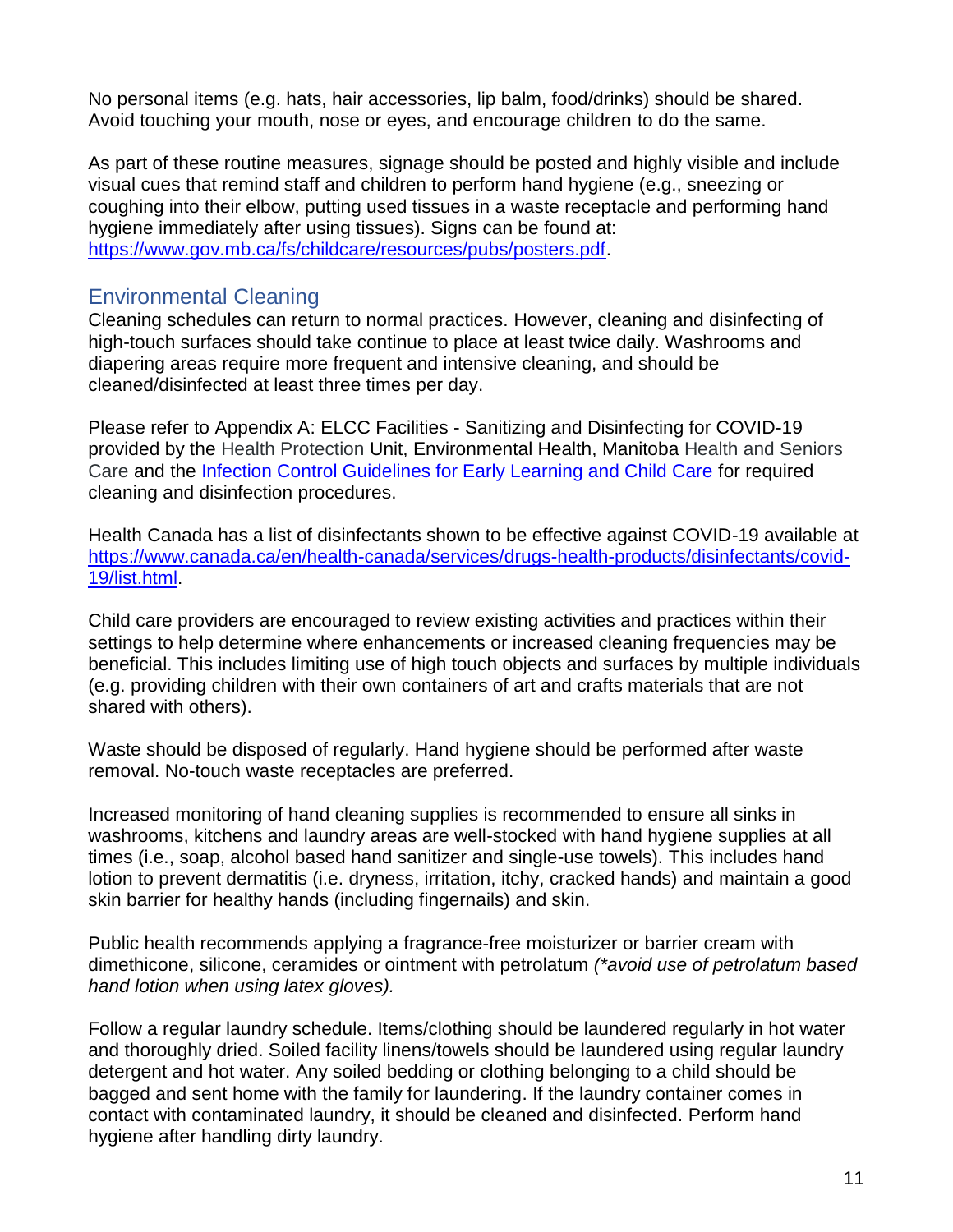**Toys:** As per standard procedures, it is recommended that facilities have toys that are easily cleaned and disinfected. It may be prudent to increase the frequency of the cleaning schedule for these items, especially when illness is circulating in the facility or the local community, or if symptomatic staff and children have been touching the toys.

Sharing toys and manipulatives, and shared play stations (e.g., water tables and sand tables) are permitted, provided good hand hygiene is practiced before and after use.

Dress up clothing may be provided and laundered weekly, or when soiled as per standard procedures. Plush toys should be reserved for use by one child where possible. As per public health guidelines and child care regulations, children's personal toys (i.e. for security or comfort) are not to be shared with other children and should be stored in a way that ensures this.

**Food handling:** The best practice is that parents/guardians provide their own food for their child. If this is not possible, the following guidance applies:

- No family-style, buffet or potluck meal service is permitted in child care facilities at this time.
- Staff should serve all food items. Utensils should be used to serve food items by staff, not fingers.
- Do not use shared food containers (e.g., snack bowls, pitchers of water or milk, salt and pepper shakers).
- If using single service packets of condiments, provide the packet directly to each child, rather than children serving themselves from a shared container.
- For snack programs, serve snacks directly to children and pre-portioned snacks only (no family-style serving).
- Close kitchen and eating areas that could be accessed by children or visitors.
- Do not offer activities that involve child participation in food preparation.
- Implement other measures as necessary or appropriate, or if directed by local public health.
- Ensure that food handling staff:
	- $-$  practice meticulous hand hygiene
	- are excluded from work if they are symptomatic

As per standard public health requirements, child care centres may provide meals for children if they have a full kitchen with dedicated kitchen staff.

**"No sharing" policies:** It is important to reinforce no food or water bottle sharing policies for children. These policies reduce virus transmission between staff and children as well as reduce potential exposures to allergens.

**Ventilation:** As COVID-19 transmits more easily indoors, it is important to move activities outdoors whenever space and weather permits. Child care facilities are encouraged to maximize indoor space and avoid crowded rooms and hallways as well as open windows when possible and weather permits. Working with the facility's landlord when applicable, child care facilities are encouraged to increase air exchanges by adjusting the HVAC system and ensuring that the ventilation system is operating properly.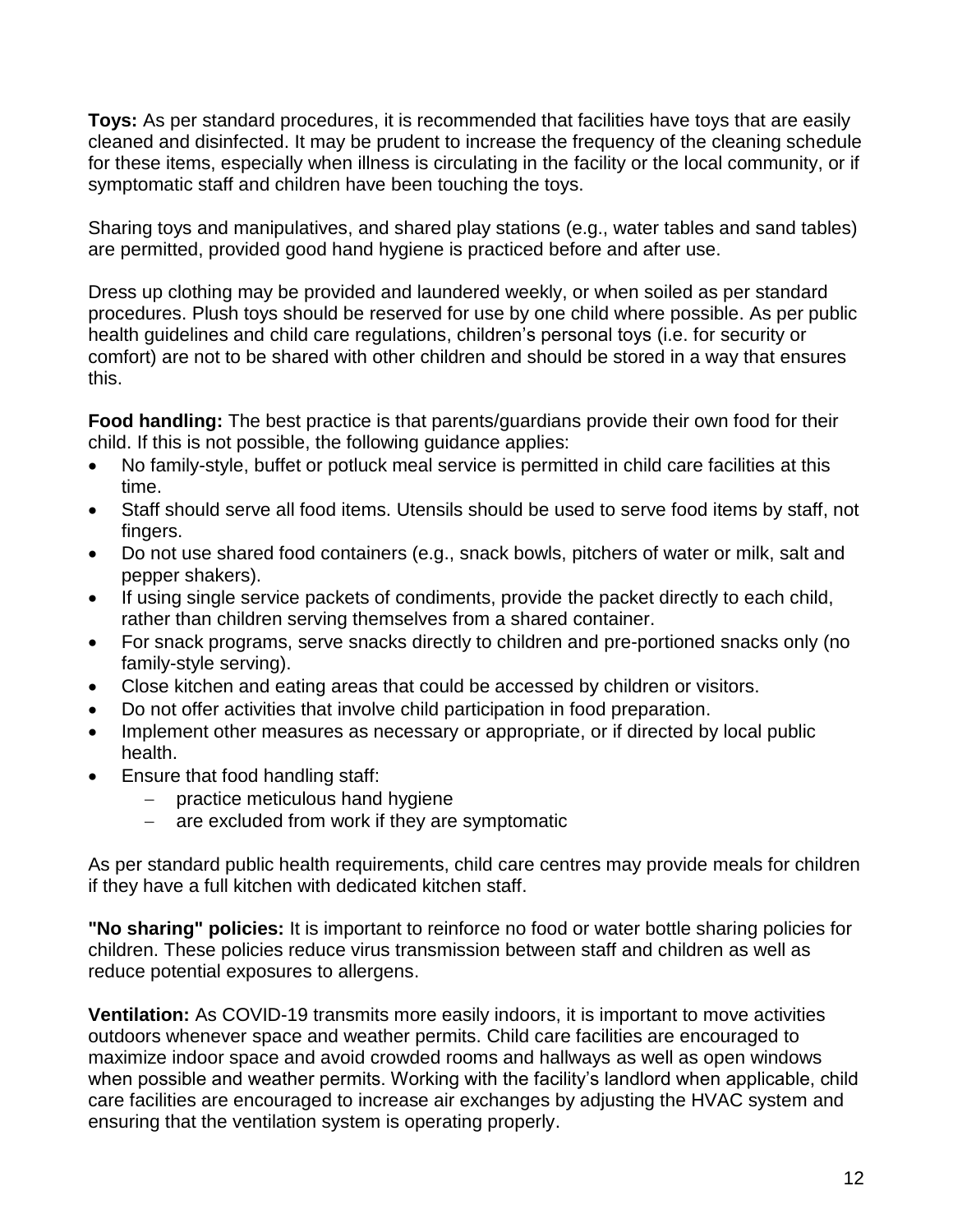# <span id="page-12-0"></span>Day-to-day care during COVID-19

**Reassurance:** Provide reassurance to children and youth about their personal safety and health. Telling children that it is okay to be concerned is comforting. Reassure them about their safety and explain there are many things they can do to stay healthy:

- **Hand hygiene:** Perform hand hygiene often with soap and warm water for at least 15 seconds, or use an alcohol-based hand sanitizer, especially after coughing, blowing noses or sneezing, and when handling food.
- **Cough and sneeze etiquette:** Cough and sneeze into your arm or tissue. If using a tissue, immediately dispose of the tissue and perform hand hygiene afterwards.
- **Stay home when sick:** Children should tell staff if they are not feeling well and together make a plan to stay home from child care or other activities.
- **Keep clean:** Do not touch your face, particularly your eyes, nose and mouth.
- **Stay healthy:** Stay healthy by eating healthy foods, keeping physically active, getting enough sleep and fresh air.

Print the *Healthy Practices Poster Series* – in particular, the hand hygiene and sneezing posters – and place them around your child care facility. School-aged children can be encouraged to create their own. To access this information, visit: [https://www.gov.mb.ca/fs/childcare/resources/pubs/posters.pdf.](https://www.gov.mb.ca/fs/childcare/resources/pubs/posters.pdf)

**Communication:** Children want to be heard. They do not need detailed information about events, but they do need to talk about their feelings.

Let them know they can ask questions. Answer questions honestly, but make sure that the information is suitable for their age level. If you do not know the answers to their questions, it is okay to say so and together look for resources that can answer their questions.

Remember that children are often listening when you talk to others about COVID-19. Staff should consider this and minimize discussions of COVID-19 that are not related to the child care setting.

Staff should be mindful of how children share information in less supervised settings (e.g. during outdoor play, in the washroom and in more quiet play areas such as libraries and lofts). Children can become misinformed. It is important for staff to correct this misinformation as they become aware of it.

At this time parents are increasingly focused on the safety and wellbeing of their child(ren) while they are in the care of staff in child care facilities. They expect clear communication from staff when they have questions about their child and about how the facility is implementing public health guidance.

Parents have more access to misinformation, which makes it important for staff to remind parents to use official sources for the most up-to-date and accurate information, [www.gov.mb.ca/health/coronavirus/index.html.](http://www.gov.mb.ca/health/coronavirus/index.html)

Staff can reassure parents that Manitoba's early learning and child care (ELCC) facilities and services are safe for children. Child care facilities consistently follow preventative practices,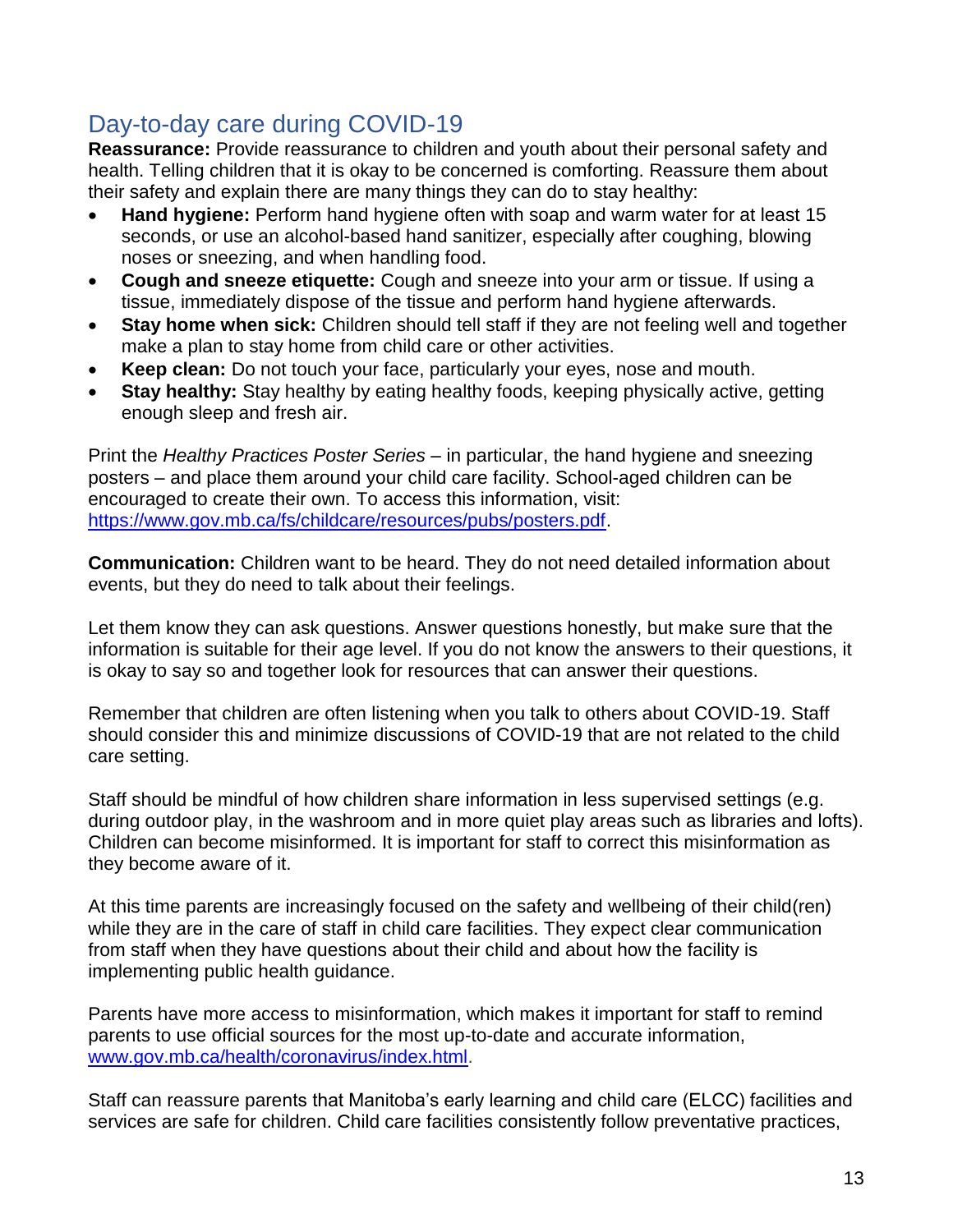including environmental cleaning, frequent hand hygiene and routine screening. The ELCC Program continues to work closely with public health to ensure that all ELCC operating practices and procedures are up-to-date and reflect the most current health management information that is available to the department.

More on talking to children about COVID-19 is available in the additional resources section.

**Activities:** Maintaining familiar activities and routines will reinforce the sense of security of children. As every child care provider knows, play is a priority – it promotes physical and mental health and development and gives kids an outlet for their energy, concerns and emotions. The current situation presents many challenges for group play, but can also be a source of creativity.

Spread children out as much as possible with small groups in different rooms, or have a group outside while another is inside, as another way to encourage physical distance.

Consider the equipment and play materials. Conduct an assessment of play materials currently available and remove those that are harder to clean and sanitize. Keep a bucket or laundry basket close by for items to be deposited when they need to be cleaned.

Consider activities where children can do something to learn about and support all the people working to keep others safe and healthy:

- Talk about people in their neighbourhood or community and the role they are playing (e.g., mail carriers, grocery clerks, doctors and nurses).
- Young children could create art work to post in windows to say thank you to health care workers, paramedics, other essential workers (truck drivers, grocery store clerks), etc.
- Older children could write a thank you song or a short play, then videotape a performance to send to essential workers
- Children could connect virtually with children at another centre to perform their songs for each other or perhaps collaborate on something.

Depending on the age of the children in the centre, they will have ideas and suggestions. Discuss the concept of physical distancing, using a visual such as a string. Brainstorm with them, asking for their ideas in terms of coming up with ways they can play, and activities they think will allow an appropriate distance. Ask them about some of the typical experiences that are part of their typical day (e.g., circle time and snack), or areas in the playroom (e.g., housekeeping or block areas). Give them scenarios - "How could you play in the block area" – and use the string to try out their ideas.

**Outdoor Play:** Move activities outdoors if possible, and schedule outdoor play to maintain cohorts of children and staff. Getting outdoors for walks or to the park or nearby trails with the children is encouraged. Children may play on play structures or play equipment (e.g. tire swings, play houses) as long as they clean their hands before and after. Children, staff and volunteers should perform hand hygiene before and after returning from outdoor play.

Sharing toys in an outside setting (e.g. sand box) is permitted, as long as effective hand hygiene can be ensured before and after the play. However, younger children with a lot of hand-to-mouth activity should not be permitted to share toys in an indoor or outdoor setting. If possible, designate space and toys within the play area for each cohort. Outdoor play areas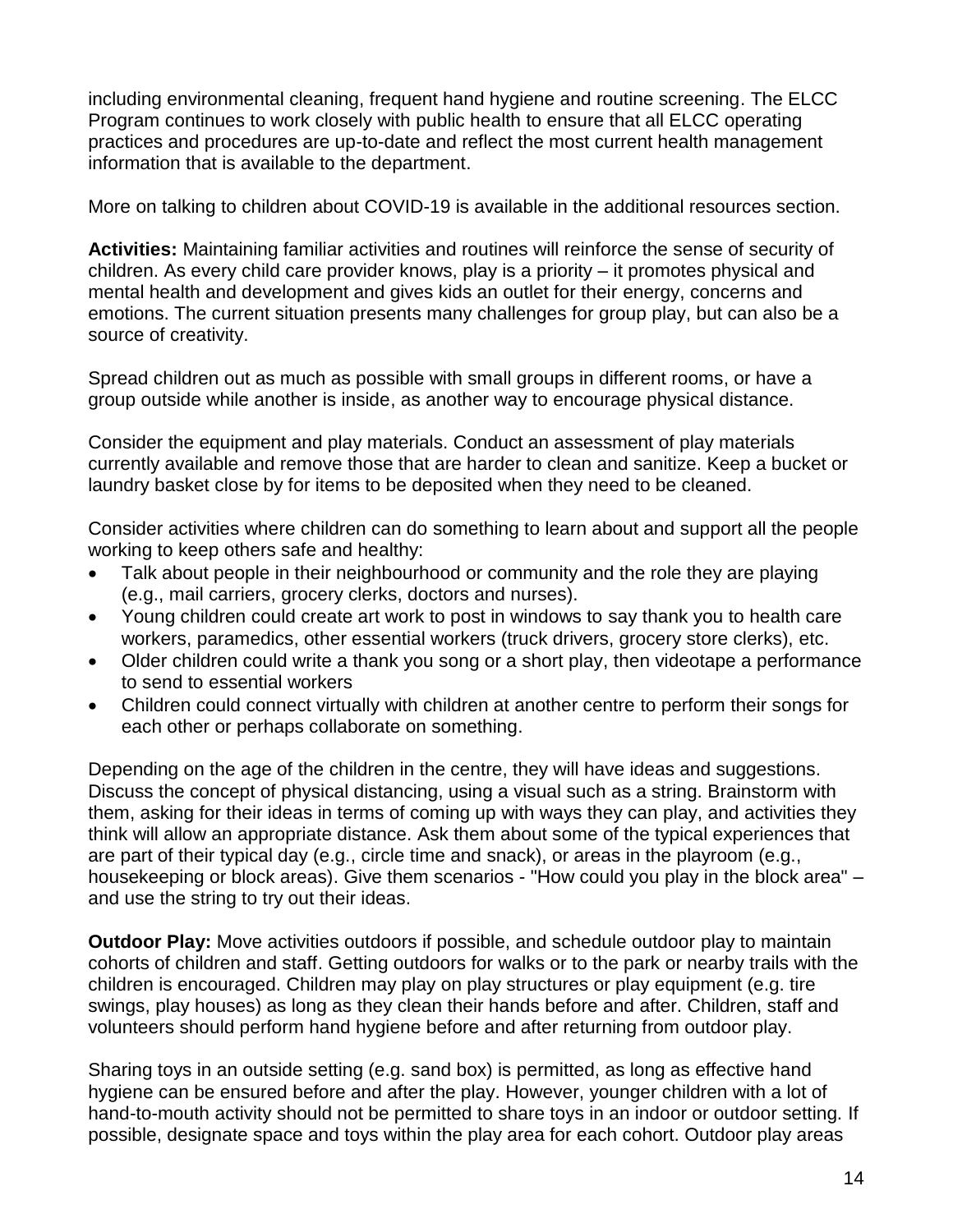and toys should be cleaned and disinfected between use as per regular cleaning and disinfection procedures.

Other outdoor activities are also permitted (e.g., composting, gardening). When visiting public outdoor green spaces, avoid using public water fountains. Children should bring their own prefilled water bottle to these activities. Remember to have everyone clean their hands when they re-enter the child care facility.

**Sports:** Indoor or outdoor non-contact sports (e.g. tennis, soccer) are permitted. Choose outdoor settings as much as possible, as they are lower risk for transmission of COVID-19. Sporting equipment should be cleaned/disinfected after each use.

**Outings/Field Trips:** Field trips or outings are permitted, however, the participation of children must be entirely voluntary when accompanied by appropriate parental permission. Enhanced planning for outings and field trips will be necessary to ensure the health guidelines are met, and should be limited during periods of high COVID-19 transmission. Trips to spray pads and other local centres such as libraries and community centres are permitted, provided they follow the applicable guidelines, as well as requirements around social distancing and capacity. When planning outings/field trips, consider the following:

- Outdoor settings are lower risk for transmission of COVID-19.
- Avoid crowded venues where physical distancing of 6 feet (2 meters) cannot be maintained.
- Avoid using public water fountains. Children should bring their own prefilled water bottle to these activities.

**Activities with animals/pets:** Animals and pets are permitted as per child care regulations and public health guidelines. Children and staff who handle animals should perform proper hand hygiene before and after handling animals (see Hygiene Practices section above). Ensure animal handlers who are visiting the facility are screened following processes for visitors. Medical-grade masks must be worn by the visitor. In addition, as contractors who have direct and ongoing or prolonged contact with children, animal handlers would be required to meet the proof of testing/vaccination requirements prior to working in a child care facility.

For further information, see the Vaccination section in this guide and relevant circulars at [https://www.gov.mb.ca/fs/covid-circulars.html.](https://www.gov.mb.ca/fs/covid-circulars.html)

# <span id="page-14-0"></span>Health Concerns and how to address them

### <span id="page-14-1"></span>What happens if a child exhibits symptoms at the child care facility?

If a child develops symptoms while at the facility, the child should be isolated in a separate room. If a separate room is not available, the child needs to be kept at least two metres/six feet away from other children and staff. If possible, a medical mask should be provided to and worn by the sick child  $(> 2$  years of age only).

The parent should be notified to come and pick up the child immediately. Ask the parent or guardian to complete the online screening tool at <https://sharedhealthmb.ca/covid19/screening-tool/> and follow the requirements for isolation and testing.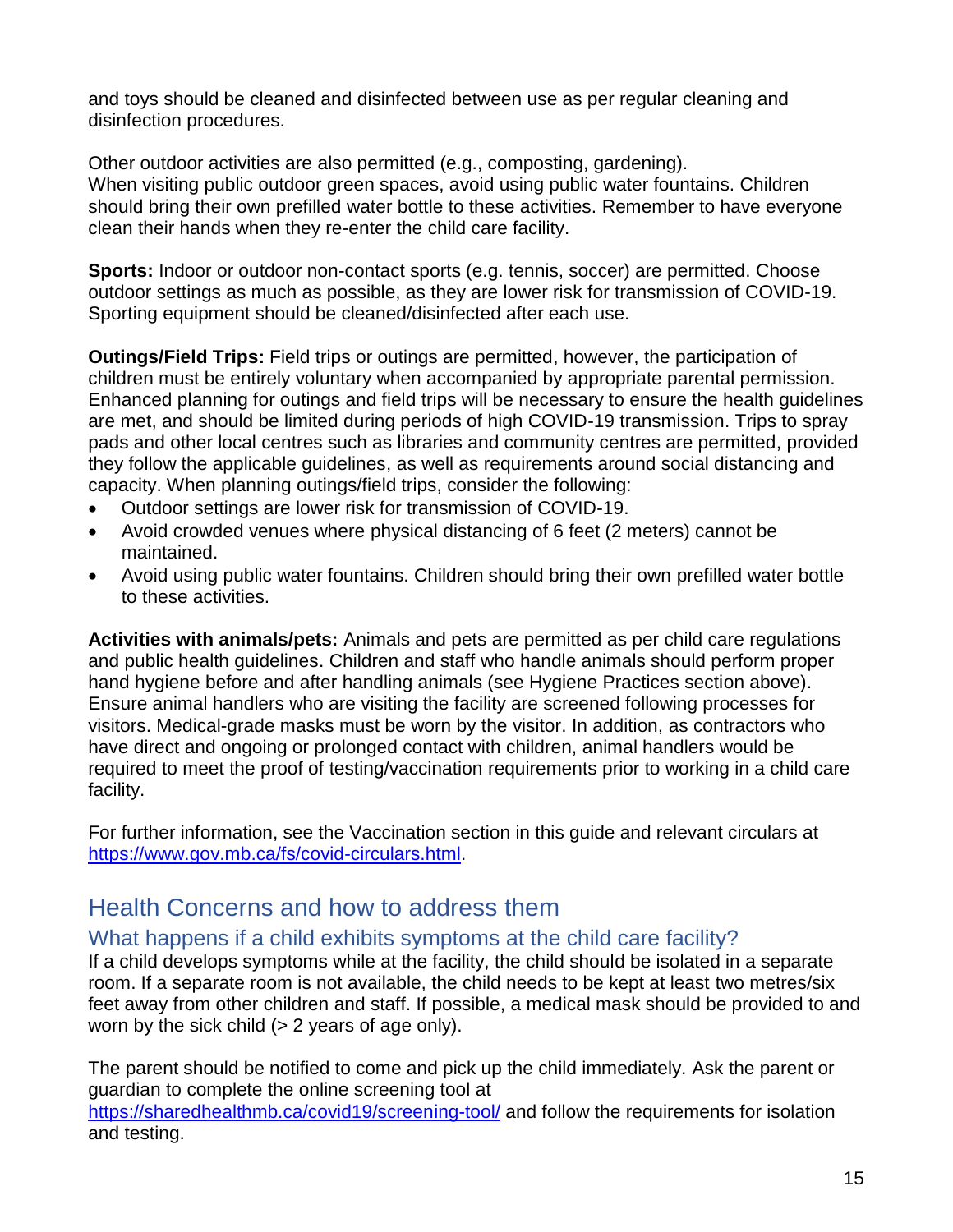If the child is young and requires close contact and care while isolated, caregivers can continue to care for the child until the parent is able to pick-up the child. Caregivers should be mindful of hand hygiene and avoid contact with the respiratory secretions of the child. A medical mask should be worn by the staff person caring for the child.

Additional environmental cleaning should occur. Focus should be in high-touch areas and areas where the child spent time. All items (e.g., bedding and toys) used by the child while isolated, should be cleaned and disinfected as soon as the child has been picked up.

### <span id="page-15-0"></span>What happens if a staff member exhibits symptoms?

Staff should use the screening checklist before attending work, and be directed to stay home if they are feeling unwell. If a staff member or volunteer in a child care facility becomes symptomatic, they should notify their supervisor immediately, isolate themselves from other staff and children, and go home to isolate.

They should complete the [online screening tool](https://sharedhealthmb.ca/covid19/screening-tool/) and follow the requirements for isolation and testing.

# <span id="page-15-1"></span>Isolation and Testing

#### **Facilities should not require or request proof of negative test results for children or staff returning to the facility.**

- If a child or staff member was symptomatic and tests negative, and they no longer have a fever and their symptoms have been improving for 24 hours, they can return to the facility.
- If rapid antigen tests are used, two negative tests 24 hours apart are required. Staff and the child's family should follow the guidance in [https://www.manitoba.ca/asset\\_library/en/covid/factsheet\\_rat.pdf.](https://www.manitoba.ca/asset_library/en/covid/factsheet_rat.pdf)
- If a child or staff member is symptomatic and tests positive on a rapid test, they must follow the requirements for isolation before returning to the child care facility.
- Symptomatic staff and children in child care facilities who have tested positive on a rapid antigen test [continue to be eligible](https://www.gov.mb.ca/covid19/testing/testing-eligibility.html) for a PCR test to confirm their COVID-19 diagnosis, and are encouraged to have this completed. Only laboratory-based positive COVID-19 results are reported to public health for follow-up, which allows public health to monitor cases in child care centres (and nursery schools).
- If a child is symptomatic and not tested, they are assumed to have COVID-19 and must isolate for a minimum of 10 days and until they no longer have a fever and their symptoms have been improving for 24 hours.
- Older children who are fully immunized may be eligible for reduced isolation periods, as listed in the instructions on isolation at [https://www.gov.mb.ca/covid19/fundamentals/self](https://www.gov.mb.ca/covid19/fundamentals/self-isolation.html)[isolation.html](https://www.gov.mb.ca/covid19/fundamentals/self-isolation.html), or in the fact sheet: COVID 19 - Isolation for Individuals with Symptoms [and/or Waiting for COVID-19 Test Results \(gov.mb.ca\).](https://www.gov.mb.ca/asset_library/en/covid/factsheet-isolation-selfmonitoring-recoveringhome.pdf)
- If a staff member is symptomatic and not tested, they should assume they have COVID-19 and must isolate and be excluded from work for the appropriate isolation period outlined below.

There are different isolation periods for people who have been vaccinated and people who have not been vaccinated.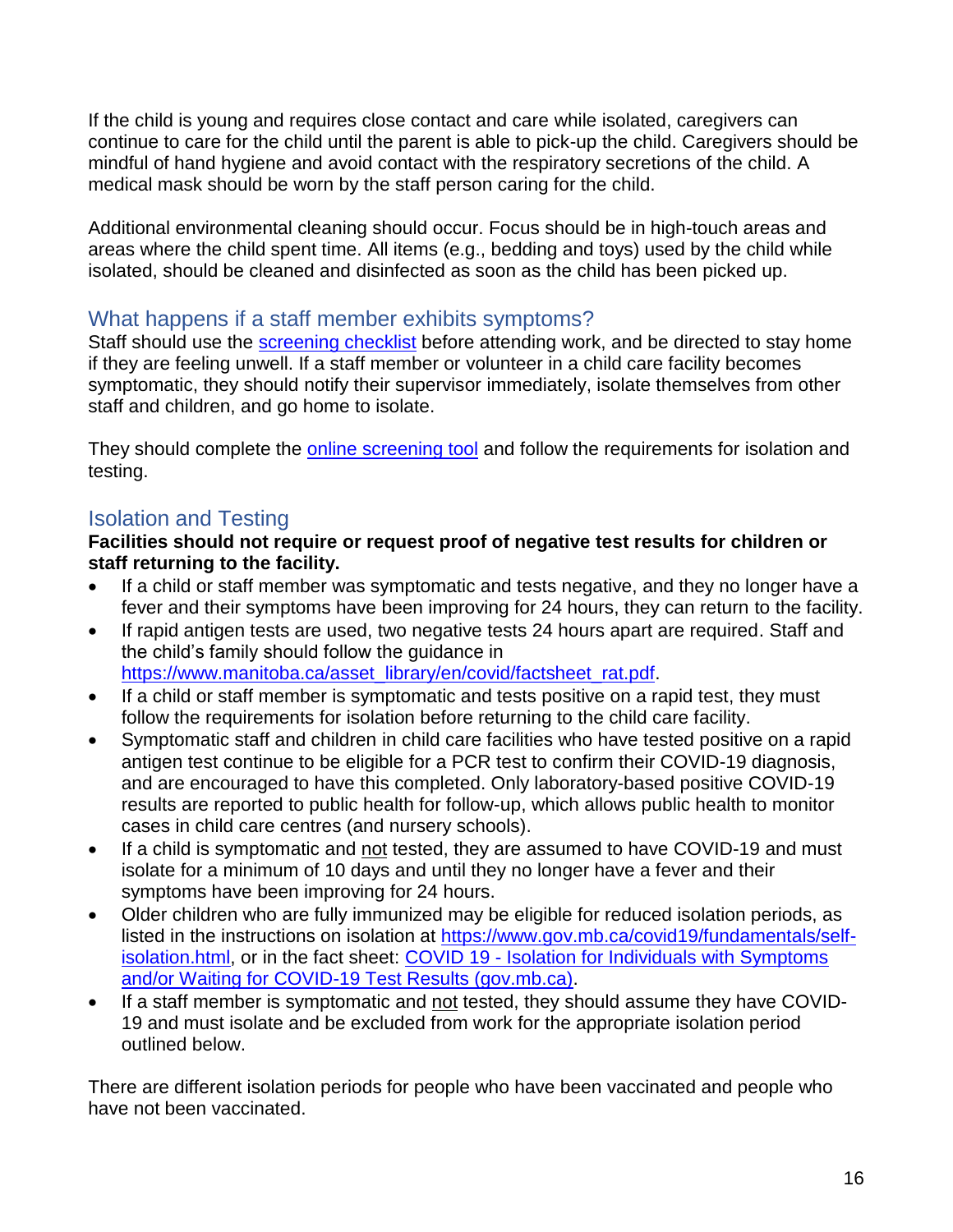- **People who are fully vaccinated and do not have symptoms** need to isolate for five days from the date of their positive test.
- **People who are fully vaccinated and have symptoms** need to isolate for five days from the day their symptoms started or the date of the test, whichever is later. They must also continue to isolate until they no longer have a fever and their other symptoms have been improving over the past 24 hours.
- **People who are not fully vaccinated** need to isolate for 10 days from the date of their positive test. They must also continue to isolate until they no longer have a fever and their other symptoms have been improving over the past 24 hours.
- Lingering symptoms such as cough or loss of taste or smell can persist beyond the isolation period, and if present, are not reasons for continuing isolation.
- Fully vaccinated people who have finished a reduced isolation period must wear a medical grade mask in public settings for five days and avoid any non-essential visits to high-risk settings or non-essential contact with individuals at high risk for severe disease.

Symptomatic staff working in the ELCC sector may be able to return to work while still symptomatic if they have tested negative for COVID-19 and have mild and improving symptoms. See COVID-19 Circular 2021-69 - Staff Screening for further information.

### <span id="page-16-0"></span>Case Notification and Close Contacts

Individuals who test positive for COVID-19 are now required to notify their own close contacts. Guidance and instructions for notifying close contacts is available on the Manitoba Health website at [https://manitoba.ca/covid19/testing/monitoring/index.html.](https://manitoba.ca/covid19/testing/monitoring/index.html)

With the widespread transmission of the Omicron variant of concern, the short incubation period of the virus, and the inability to identify many cases due to mild or asymptomatic disease, contact tracing is no longer as effective. Contacts will already be exposed and many will already be symptomatic by the time of notification. Many cases are asymptomatic and undetected.

As a result, child care facilities are no longer required to identify close contacts in cohorts with a positive case, and attendance of children and staff at the facility should be based on symptom screening.

- Public health will not be notifying child care facilities of staff or children who test positive for COVID-19. Individuals who are exposed in a child care facility can continue to attend as long as they remain asymptomatic.
- Staff exposures should follow the same process, except where staff exposures occur in locations where child care is not provided and where preventive measures of physical distancing and mask use are not in place (e.g. staff rooms). When exposure occurs outside of the child care setting, staff are expected to notify their own close contacts.
- Families and staff members should be encouraged to report positive cases and symptoms to the child care facility.

### **Close Contacts**

- Children or staff exposed to COVID-19 in the child care setting may continue to attend child care if they are asymptomatic regardless of their immunization status.
- If children or staff become symptomatic, they should follow public health isolation requirements as a presumed case.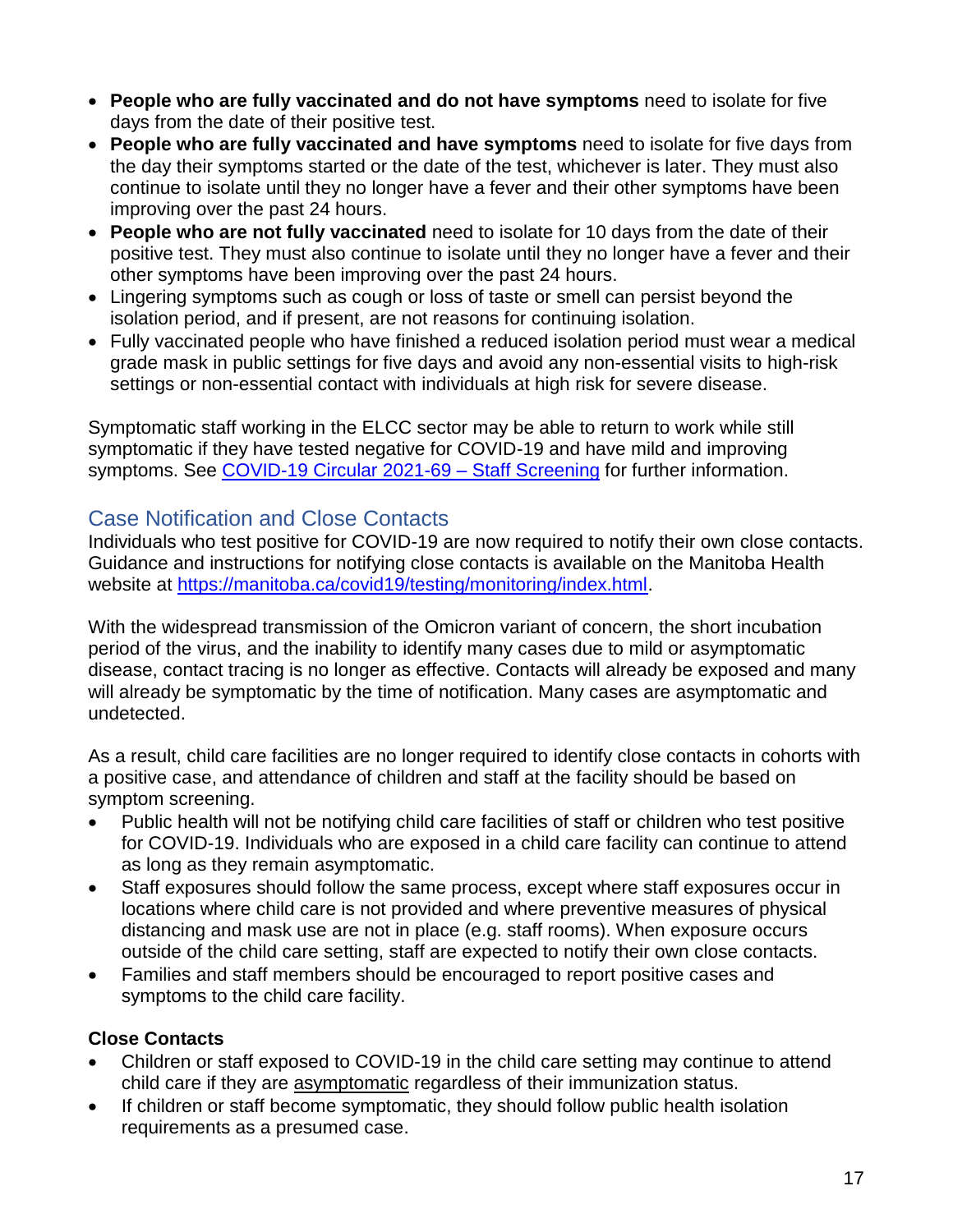- Close contacts, exposed to COVID-19 in other locations, such as a household close contact or from contact outside of the school or child care setting must self-isolate (quarantine) for 10 days from the last exposure unless exempt.
- After self-isolation (quarantine), close contacts can then return to child care, school and other activities as long as they are asymptomatic.
- See Appendix B: Self-Isolation (Quarantine) Requirements for Close Contacts

## <span id="page-17-0"></span>Exemptions from Self-Isolation (Quarantine)

Exemptions for close contacts from self-isolation (quarantine) include anyone who is asymptomatic and:

- fully immunized (i.e. two weeks since their last dose of the vaccine series) at time of exposure,
- and do not have a medical condition (e.g., immunocompromised) that would impact vaccine effectiveness,
- or were recently infected (i.e. within the previous six months).

Household close contacts who are exempt from self-isolation (quarantine) are eligible to receive rapid test kits at provincial test sites to monitor for asymptomatic transmission. A household contact is defined as someone who is living with an individual who is presumed or confirmed positive for COVID-19.

# <span id="page-17-1"></span>Managing Increased Transmission in a Child Care Facility

The management of child care centres should monitor absenteeism and keep track of absences of staff and children due to self-reported COVID-19 cases and respiratory illness. This may include individuals:

- with positive COVID-19 test results (including rapid antigen tests or COVID-19 tests from a provincial test site)
- with symptoms associated to COVID-19
- waiting for test results and/or
- required to self-isolate (quarantine) as a close contact to a positive case

With widespread community transmission of the Omicron variant, cases are expected to continue to occur in child care facilities, and follow up with Public Health for every case of COVID-19 is no longer required. In the event that there is a significant increase in transmission of COVID-19 identified in a cohort within 14 days, facilities can notify [local public](https://www.gov.mb.ca/health/publichealth/offices.html)  [health offices,](https://www.gov.mb.ca/health/publichealth/offices.html) to obtain additional guidance.

Public health will also continue to monitor overall cases in child care centres (including nursery schools), and may contact the facility if increased COVID-19 activity is suspected, above that which is occurring in the community.

Monitoring will be done via tracking cases confirmed by PCR testing or other laboratorybased tests. Cases are interviewed by public health officials and asked whether they attend/work in a child care facility. This allows tracking of cases in public health data.

Public health actions and directions are based on the specific circumstances and may include, but are not limited to:

reviewing the number of cases and absenteeism in the cohort/facility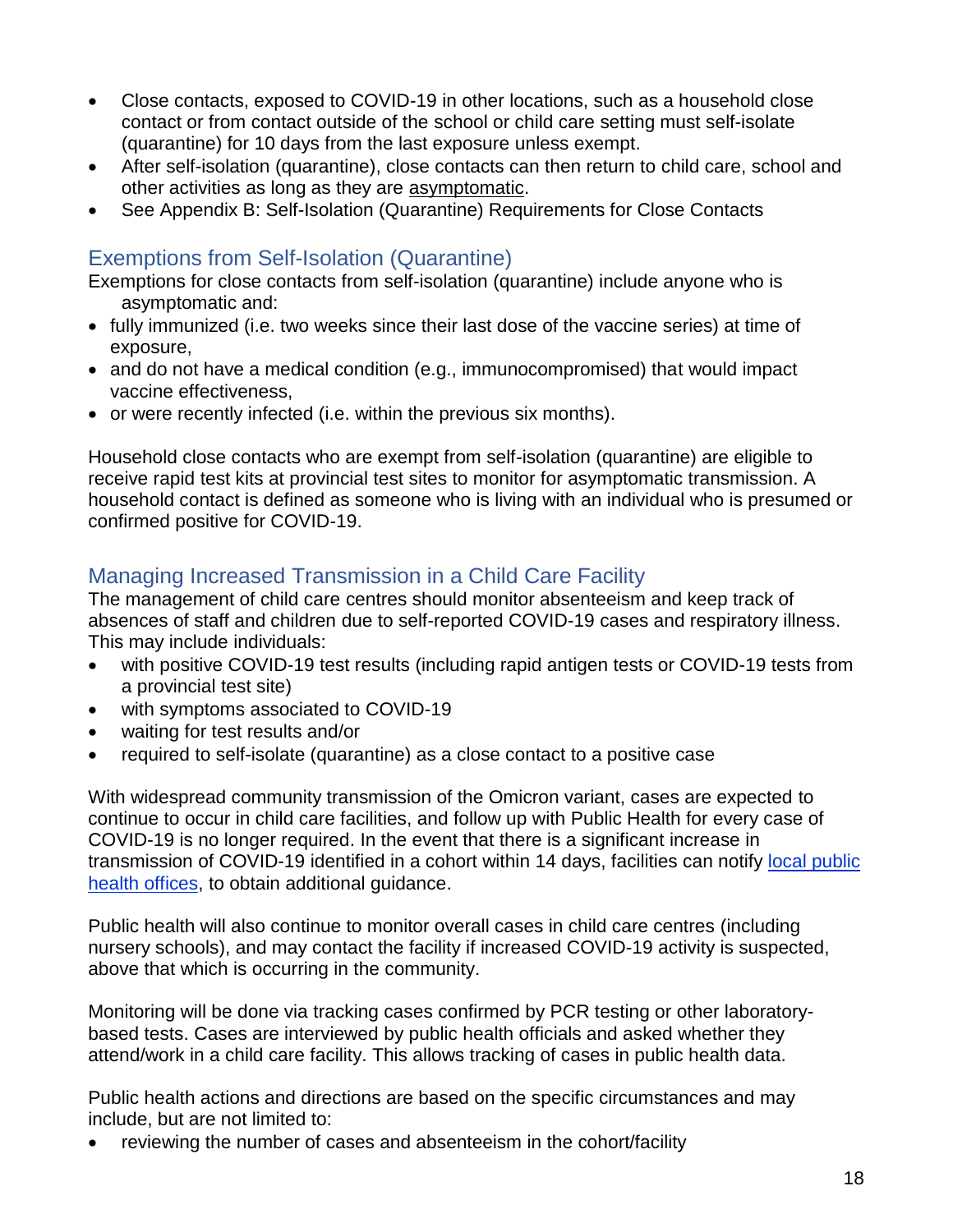- requesting records that identify cohorts/groups of staff and children in the child care setting for a specified time frame
- recommendations for the facility, including testing of staff, and reducing higher risk activities
- having the facility send a notification letter to families to recommend self-monitoring for symptoms, and to avoid non-essential contact, especially with individuals at risk of severe disease, and
- assessing the need for facility closure, particularly if impacting operations. Facility closures or exclusion of cohorts is done as a measure of last resort.

### <span id="page-18-0"></span>Communication with Families

**Centres (including nursery schools):** As previously noted, managing cases and contacts at the individual level is no longer effective due to changes to the virus and the high level of community transmission. It is no longer recommended that ELCC centres identify or notify close contacts at their facility, or distribute notification letters on individual cases.

Rather, centres should regularly communicate with families about absenteeism and the number of cases in the past 14 days known to be associated with their facility. For example, centres can notify families about the level of COVID-19 activity in the facility through a weekly email or newsletter. While facilities may give information about the cohorts affected, they must not identify any individual or personal information about a case.

**Family and group child care homes:** As with all Manitobans, child care home providers are responsible for notifying their own close contacts. If the provider or a resident in their home has tested positive, parents/guardians of children attending the facility must be notified.

For information on how to notify close contacts, see [https://manitoba.ca/covid19/testing/monitoring/index.html.](https://manitoba.ca/covid19/testing/monitoring/index.html)

# <span id="page-18-1"></span>Personal Protective Equipment (PPE)

Recommendations on mask use and other types of PPE are expected to change over time based on respiratory disease activity. Public health will continue to monitor closely and will adjust guidance as needed. For more information please review Mask Guidance for Manitobans: [https://www.gov.mb.ca/covid19/resources/masks.html.](https://www.gov.mb.ca/covid19/resources/masks.html)

Masks are required in all indoor public settings, including for children who are 5 years of age and older. The use of masks is required for staff/home providers, parents/guardians, visitors and kindergarten/school age children in child care facilities.

Staff/home providers should maintain current practices for the use of PPE with respect to the hazards normally encountered in their work with the exception of wearing a medical-grade mask.

To don (put on) the mask safely, perform hand hygiene by handwashing with soap and water or use an alcohol-based hand sanitizer. Place the mask on your face carefully so it covers your mouth and nose, handling it with the strings/elastic ear loops as much as possible, and mold the nose bridge to ensure it does not move while on. Avoid touching the mask once you have put it on. If you need to adjust it, clean your hands before and after adjusting the mask.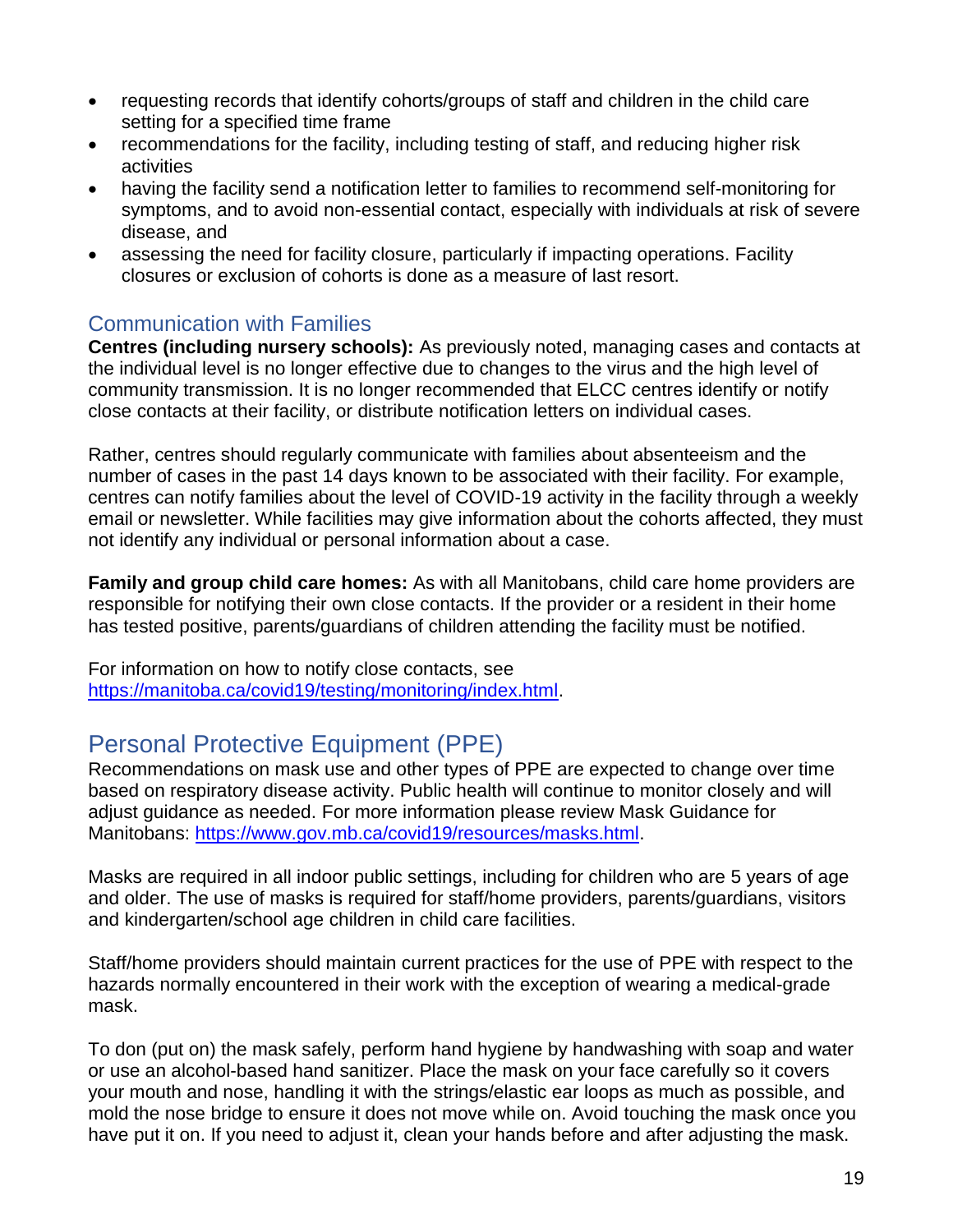Never pull the mask down below your nose or mouth and chin. Never dangle the mask from one ear.

To remove the mask safely, remove the mask from behind using the strings/elastic ear loops; do not touch the front of the mask. Discard the mask immediately, ideally in a no touch receptacle. Perform hand hygiene by handwashing with soap and water or the use of alcohol based hand sanitizer. Visit<https://www.gov.mb.ca/covid19/prepareandprevent/index.html> for the latest guidance from on use and care of masks.

Also, visit the following Public Health Agency of Canada page to access a poster and guidelines for how to safely use a non-medical mask or face covering: [https://www.canada.ca/en/public-health/services/publications/diseases-conditions/covid-19](https://www.canada.ca/en/public-health/services/publications/diseases-conditions/covid-19-safely-use-non-medical-mask-face-covering.html) [safely-use-non-medical-mask-face-covering.html.](https://www.canada.ca/en/public-health/services/publications/diseases-conditions/covid-19-safely-use-non-medical-mask-face-covering.html)

Staff/home providers may also choose to use eye protection to further mitigate the risk of exposure in the child care facility.

The Department of Families is supplying frames with lens upon request. Public health recommends these as the preferred form of eye protection, as they are easier to reuse, clean and disinfect.

The recommended Shared Health procedure for cleaning and disinfection of frames with lenses can be found here: [https://sharedhealthmb.ca/files/standard-operating-procedure](https://sharedhealthmb.ca/files/standard-operating-procedure-disinfecting-eye.pdf)[disinfecting-eye.pdf.](https://sharedhealthmb.ca/files/standard-operating-procedure-disinfecting-eye.pdf)

### **Disinfection of Eye Protection**

- All forms of eye protection must be disinfected using disinfecting wipes as per the Shared Health guidance protocols.
- The container(s) of disinfecting wipes being used to disinfect eye protection should be used exclusively for disinfecting the frames and lenses, and should not be used to clean other surfaces.
- It is recommended that the disinfecting wipes be stored in a central location within the child care facility that is used by staff/home providers for the safe donning and doffing of PPE for breaks and ends of shifts to minimize the risk of the wipes being used for other purposes.

### <span id="page-19-0"></span>Medical-grade masks

The continuous use of medical-grade masks by staff/home providers is required when inside a licensed child care centre, nursery school or family/group child care home. All volunteers, including parent volunteers, must wear a medical-grade mask.

Medical-grade disposable masks have been issued to all child care staff. N95 masks are not required as these masks are to be reserved for medical personnel and KN95 masks are not medical-grade masks. While staff may choose to bring their KN95 or N95 mask and are permitted to use these as an alternate to the medical-grade masks supplied, staff must be aware that the quality of the mask cannot be assured as they have not been assessed by Shared Health and an assessment of their fit has not been performed for the staff member. No matter what type of mask you choose, most important is to choose one that is well-made,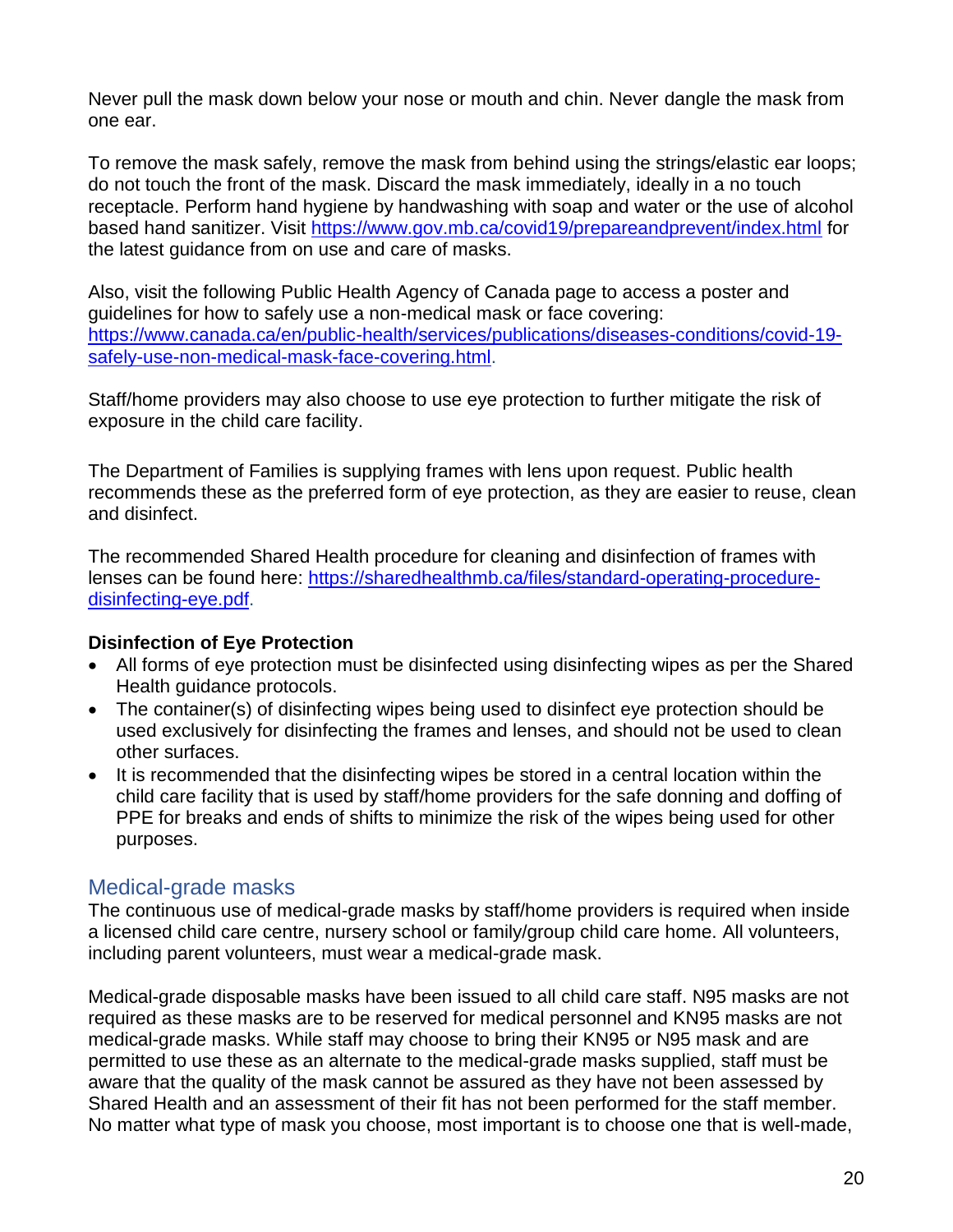well-fitting, that is comfortable and that you can wear without frequent adjustments or touching your face.

This mask requirement will remain in place until a directive from public health is received that this is no longer required.

Masks may be removed indoors for the purpose of eating, drinking, and for short, infrequent mask breaks where there is physical distancing of 2 metres/6 feet from children and other staff.

In general, people do not need to wear masks when outdoors. Masks are recommended during outdoor activities that involve sustained close contact with other people.

If a child develops symptoms while at the child care facility, a medical mask should be provided to and worn by the sick child (> 2 years of age only) if tolerated. A medical mask must be worn by the staff member/home provider caring for the child.

### <span id="page-20-0"></span>Non-medical masks

Effective September 7, 2021, the use of masks is required for kindergarten and school age children when inside an ELCC facility which is in-line with mask use policies in schools. Masks may be removed indoors for the purpose of eating, drinking, and for short, infrequent mask breaks where there is physical distancing of 2 metres/6 feet from other children and staff.

Kindergarten and school age children are also required to wear masks during vehicular transportation provided by the facility. Currently, kindergarten and school age children are also required to wear a mask when being transported on a school bus. Note that schools may require children who attend a nursery school program operated by the school to wear masks inside the school building and during school bus transportation; in these situations, check with the school or division to determine masking requirements.

Masks can be removed when playing outside; however, if the children are involved in activities where they are in close proximity to each other for extended periods of time (more than 10 minutes), the facility may choose to require the use of masks.

Children can wear either a non-medical, re-useable cloth mask or a disposable mask. The non-medical mask should be made of at least three layers which includes two layers of tightlywoven breathable material **and** a middle filter layer. Neck gaiters, buffs and neck fleeces are not recommended in place of a mask, as they are not designed as a non-medical mask and their effectiveness is unknown.

You can also visit the Public Health Agency of Canada (PHAC) website for more information, including posters, on [how to choose, use, and care for a mask](https://www.canada.ca/en/public-health/services/publications/diseases-conditions/covid-19-safely-use-non-medical-mask-face-covering.html) as well as [how to make your](https://www.canada.ca/en/public-health/services/publications/diseases-conditions/covid-19-mask-fit-properly.html)  [mask fit properly.](https://www.canada.ca/en/public-health/services/publications/diseases-conditions/covid-19-mask-fit-properly.html) For more information see: [https://www.canada.ca/en/public](https://www.canada.ca/en/public-health/services/diseases/2019-novel-coronavirus-infection/prevention-risks/about-non-medical-masks-face-coverings.html)[health/services/diseases/2019-novel-coronavirus-infection/prevention-risks/about-non](https://www.canada.ca/en/public-health/services/diseases/2019-novel-coronavirus-infection/prevention-risks/about-non-medical-masks-face-coverings.html)[medical-masks-face-coverings.html.](https://www.canada.ca/en/public-health/services/diseases/2019-novel-coronavirus-infection/prevention-risks/about-non-medical-masks-face-coverings.html) Appendix C: Resources for Parents and Caregivers of Children Attending Child Care and/or School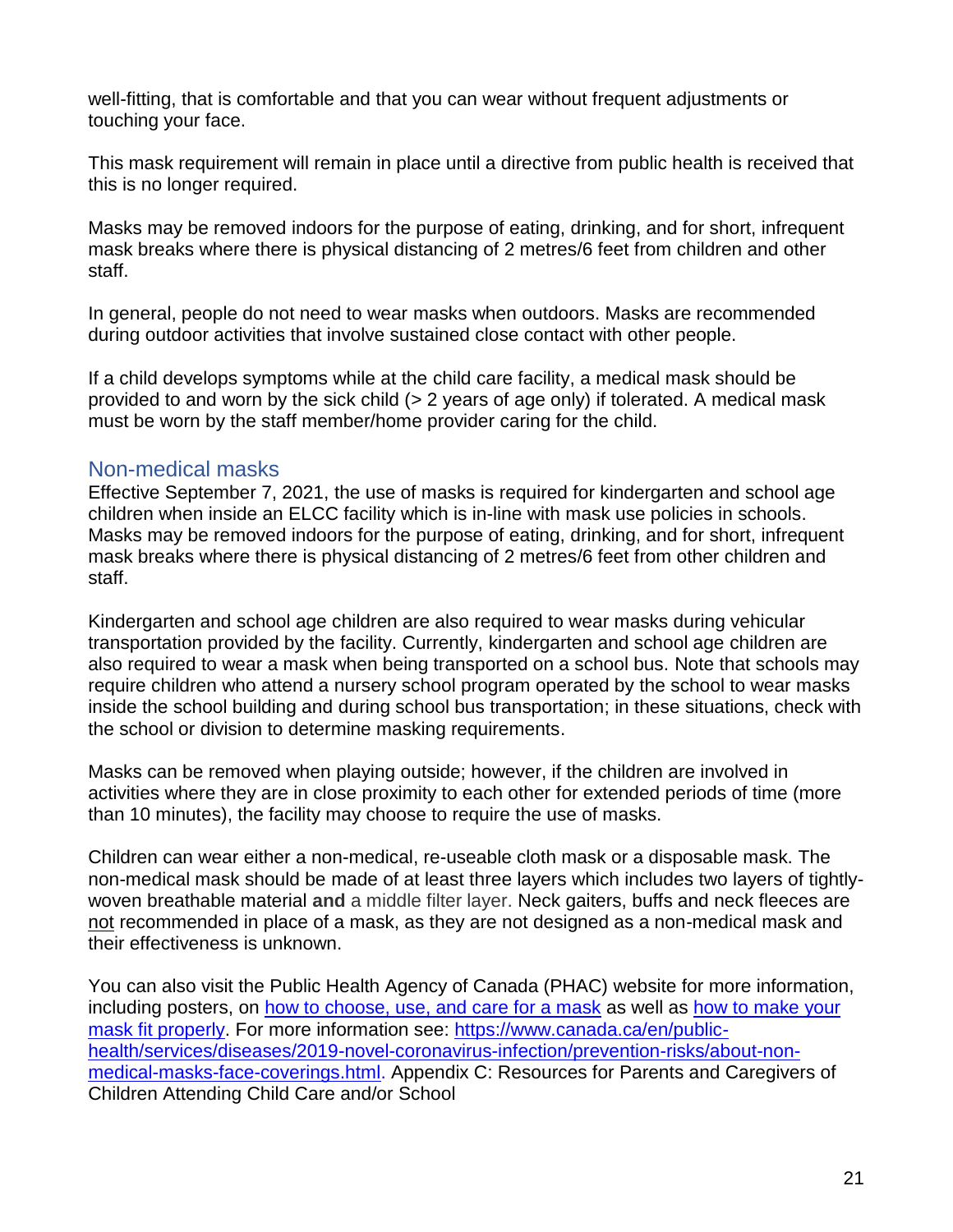Parents and guardians are asked to refer to the Department of Families COVID-19 Notices and Circulars for updates about mask use and guidelines. Also, please encourage parents/guardians to review mask guidance prepared by Manitoba Education. These resources include important information about proper mask use including information about who should not wear a mask, as well as proper care, storage and handling of non-medical, reusable masks as well as disposable masks.

- Department of Families COVID-19 Notices and Circulars for Early Learning and Child Care Centres and Home-Based Child Care Providers: [https://www.gov.mb.ca/fs/covid](https://www.gov.mb.ca/fs/covid-circulars.html)[circulars.html](https://www.gov.mb.ca/fs/covid-circulars.html)
- For further information on mask use, see Public Health Measures Masks and Personal Protective Equipment (PPE) at [https://www.edu.gov.mb.ca/k12/covid/.](https://www.edu.gov.mb.ca/k12/covid/)
- Video Helping parents and children put on and take off masks properly <https://youtu.be/eGhLwmFRyZY>
- Manitoba Education, Guidance for Mask Exemptions in Schools [https://www.edu.gov.mb.ca/k12/covid/docs/mask\\_exemption.pdf](https://www.edu.gov.mb.ca/k12/covid/docs/mask_exemption.pdf)

Effective September 7, 2021, all child care facilities were advised of the following requirements for wearing non-medical masks:

- All kindergarten and school-age children are required to wear non-medical masks while indoors at their child care facility.
- Younger children are not required to wear a non-medical mask while attending their child care facility. However, parents/guardians may choose to have their younger child(ren) wear a mask, provided the child can wear it properly as per provincial guidance (please see below for more information).

The following are considered exceptions to mandated mask wearing:

- $\circ$  children under the age of two years
- $\circ$  children under the age of 5 years either chronologically or developmentally who refuse to wear a face covering and cannot be persuaded to do so by their caregiver
- o people, especially children, with severe sensory processing disorders
- $\circ$  patients with facial deformities that are incompatible with masking
- o patients with Post Traumatic Stress Disorder (PTSD) who are triggered by a face covering
- o extreme agoraphobia/asphyxia phobia (which is longstanding and pre-dating COVID-19)
- o people with a cognitive impairment, intellectual deficiency or autism spectrum disorder for who wearing a face covering will cause severe distress or disorganization
- $\circ$  a medical condition unrelated to COVID-19, including breathing or cognitive difficulties or a disability, which prevent them from safely wearing a mask
- o people who are unable to apply or remove a covering without help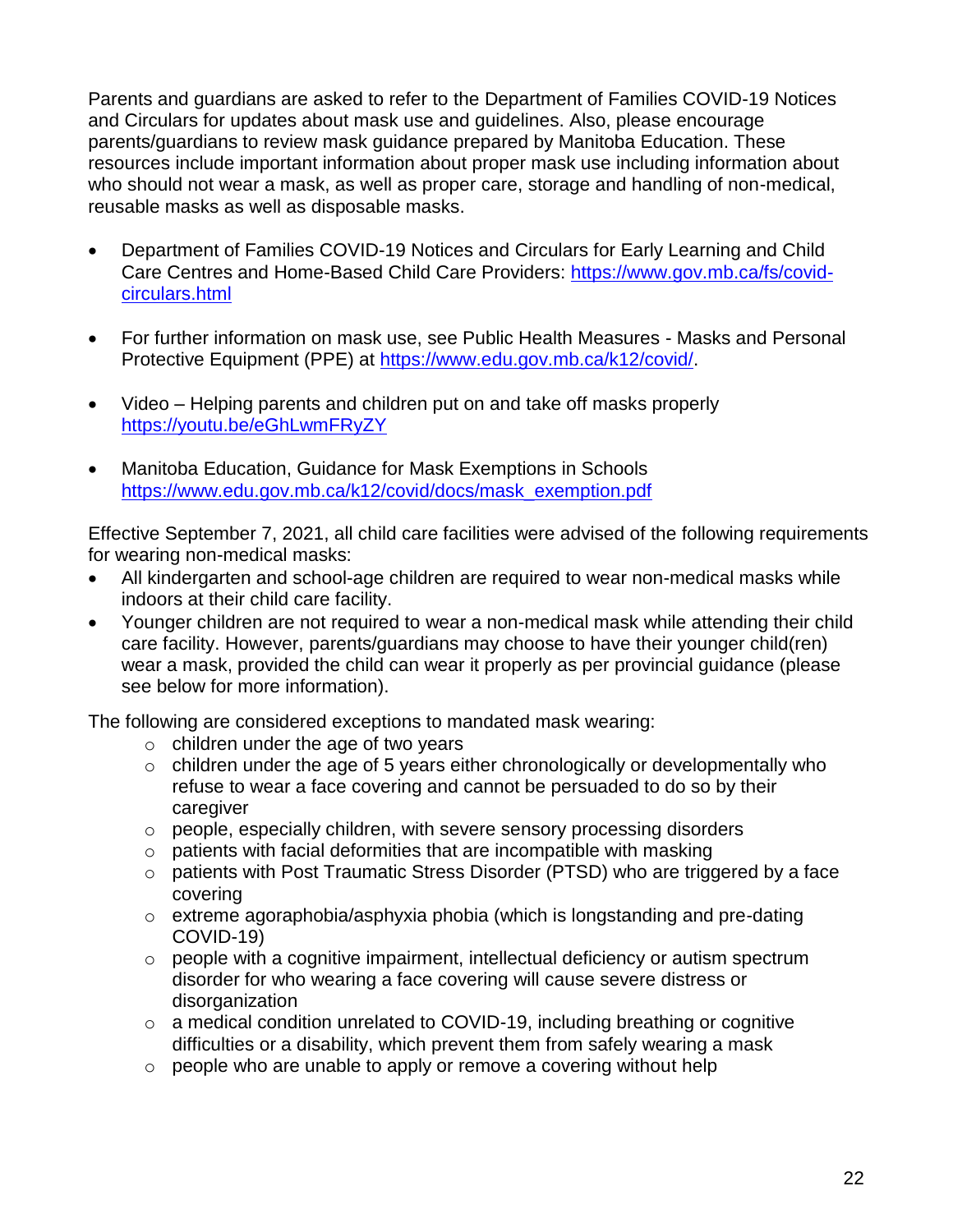- A medical note from a health care provider is not required by public health or ELCC to accommodate limitations to wearing a mask at their child care facility or during bus transportation.
- If there are limitations to a child's ability to wear a mask during bus transportation or while attending child care, the parent/guardian/caregiver must provide written notification to the child's ELCC provider, specifying the child's specific limitation with wearing a mask from the list of exceptions above.
- If a parent/quardian/caregiver is concerned about their child's ability to safely wear a mask on a bus or while attending child care, they should speak with their child's health care provider. Public health advises that inappropriate exceptions to mandated mask wearing have the potential to inadvertently compromise the overall public health measures implemented in child care facilities to mitigate risk to all and to minimize the spread of COVID-19 in Manitoba schools and communities.
	- $\circ$  In terms of wearing masks during transportation to/from ELCC facility and school or another location: If you are assisting a kindergarten or school-age child with transportation between school and the child care facility, please note that all children are required to wear masks on school buses and inside the school building.
	- o Note that schools may require children who attend a nursery school program operated by the school to wear masks inside the school building and during school bus transportation; in these situations, check with the school or division to determine masking requirements.
	- $\circ$  If your facility is providing transportation, all kindergarten and school-age children should be masked prior to entering the vehicle and during the trip.
- It is the parent/guardian's responsibility to provide masks daily for each kindergarten or school age child in attending a child care facility (at least 2 masks per day).
- In a case where a child is having active breathing difficulties the child will be advised to remove their mask and the parent/guardian/caregiver will be contacted to pick up the child to seek medical attention.

### <span id="page-22-0"></span>Mask and Eye Protection Supply

The Government of Manitoba provides ELCC facilities with medical-grade masks and frames with disposable lenses for eye protection. Facilities are provided with four (4) masks a day per staff/home provider while the public health directive requiring the continuous use of medical masks by centre staff and home child care providers is in effect.

# <span id="page-22-1"></span>Documentation and Notification to the ELCC Program

It is important that child care services continue to be delivered safely for staff and children. This can be done by ensuring staff and children consistently follow hygiene practices and other recommendations made by public health officials.

### <span id="page-22-2"></span>Centres (including Nursery Schools)

Centres are no longer required to report positive COVID-19 cases associated to their facility to the ELCC Program. Please note: centres are only required to report closures (for short or longer periods of time) or reductions in services provided by their centre (for example,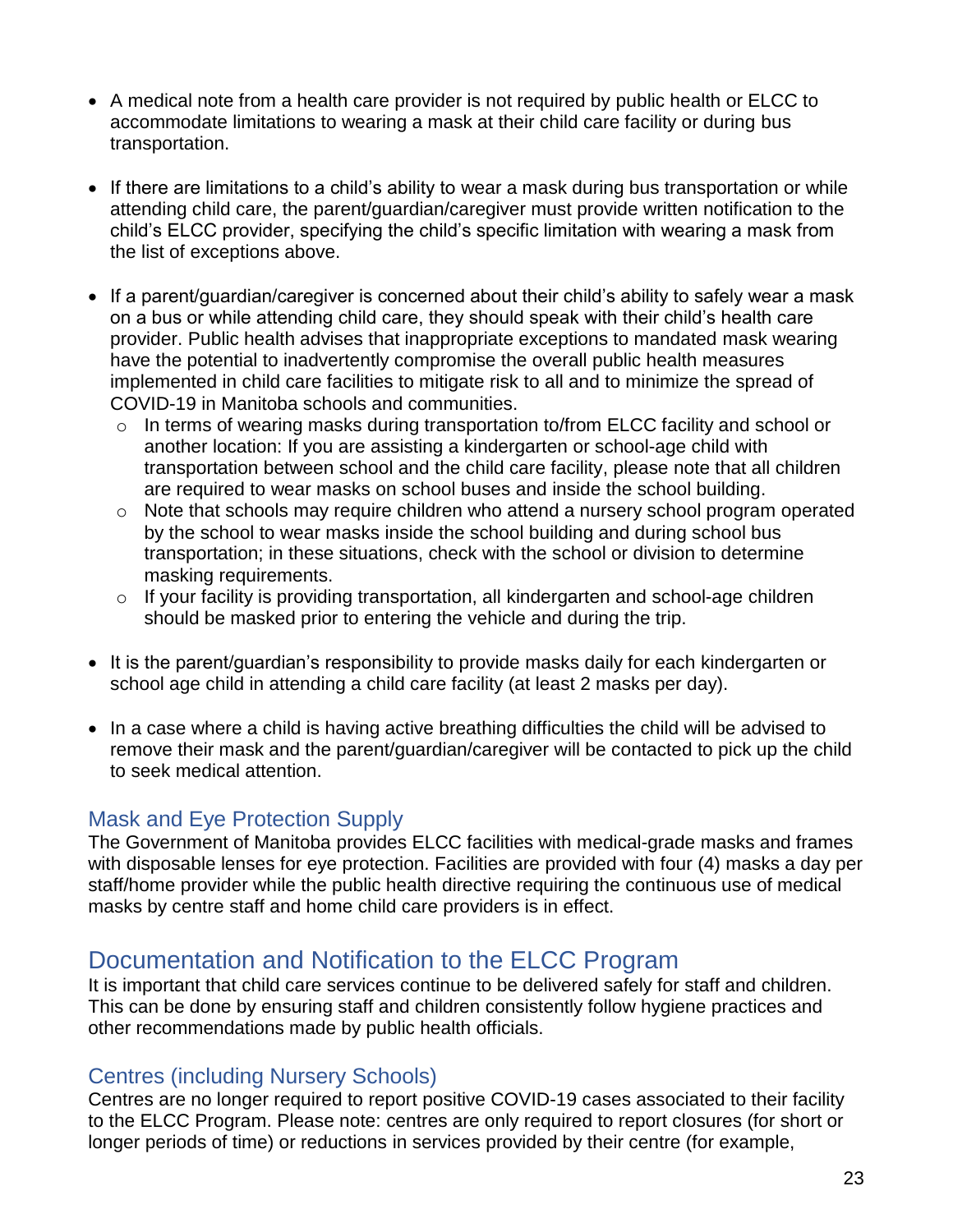reduced operating hours or service limited to critical services workers). These reports are to be submitted using the January 2022 *[COVID-19 Closure or Reduction of Services Reporting](https://www.gov.mb.ca/fs/childcare/resources/pubs/closure-reduction-of-services-reporting-for-centres.pdf)  Form [for Centres](https://www.gov.mb.ca/fs/childcare/resources/pubs/closure-reduction-of-services-reporting-for-centres.pdf)* to the ELCC Program.

## <span id="page-23-0"></span>Family and Group Child Care Homes

Family and group child care homes will continue to report positive cases (based on a positive COVID-19 test from a provincial testing site or a positive rapid antigen test) associated with their facility to the ELCC Program.

Please note: it is important for the home provider to complete the section regarding a closure, including the number of children who are affected by the closure of the child care home. These reports are to be attached to a submitted using the January 2022 *[COVID-19 Incident](https://www.gov.mb.ca/fs/childcare/resources/pubs/incident-closure-reporting-for-homes.pdf)  [and Closure Reporting Form for Homes](https://www.gov.mb.ca/fs/childcare/resources/pubs/incident-closure-reporting-for-homes.pdf)*.

Please email the completed form as an attachment as outlined on the bottom of the form for centres or homes.

# <span id="page-23-1"></span>Additional Resources

The following resources may support you in talking to children about COVID-19, as appropriate. These resources should not be viewed as, or used in the place of, public health advice.

### <span id="page-23-2"></span>Resources on Talking to Children about COVID-19

Canadian Paediatric Society <https://www.cps.ca/en/blog-blogue/how-can-we-talk-to-kids-about-covid-19>

National Association for the Education of Young Children (NAEYC) <https://www.naeyc.org/resources/blog/conversations-that-matter>

Caring for Kids, Canadian Paediatric Society

[https://www.caringforkids.cps.ca/handouts/health-conditions-and-treatments/the-2019-novel](https://www.caringforkids.cps.ca/handouts/health-conditions-and-treatments/the-2019-novel-coronavirus-covid-19)[coronavirus-covid-19](https://www.caringforkids.cps.ca/handouts/health-conditions-and-treatments/the-2019-novel-coronavirus-covid-19) (This page is updated as new resources are developed.)

School Mental Health Ontario

[https://smho-smso.ca/wp-content/uploads/2020/04/TipSheet-Personal-Resiliency-During-](https://smho-smso.ca/wp-content/uploads/2020/04/TipSheet-Personal-Resiliency-During-Covid19-ENG.pdf)[Covid19-ENG.pdf](https://smho-smso.ca/wp-content/uploads/2020/04/TipSheet-Personal-Resiliency-During-Covid19-ENG.pdf)

<https://smho-smso.ca/wp-content/uploads/2020/08/Info-sheet-noticing-concerns.pdf>

Child Trends

[https://www.childtrends.org/publications/resources-for-supporting-childrens-emotional-well](https://www.childtrends.org/publications/resources-for-supporting-childrens-emotional-well-being-during-the-covid-19-pandemic?utm_source=mailchimp&utm_campaign=030096d2e1f0&utm_medium=page)[being-during-the-covid-19-](https://www.childtrends.org/publications/resources-for-supporting-childrens-emotional-well-being-during-the-covid-19-pandemic?utm_source=mailchimp&utm_campaign=030096d2e1f0&utm_medium=page)

[pandemic?utm\\_source=mailchimp&utm\\_campaign=030096d2e1f0&utm\\_medium=page](https://www.childtrends.org/publications/resources-for-supporting-childrens-emotional-well-being-during-the-covid-19-pandemic?utm_source=mailchimp&utm_campaign=030096d2e1f0&utm_medium=page)

**UNICEF** 

[https://www.unicef.org/coronavirus/how-teachers-can-talk-children-about-coronavirus](https://www.unicef.org/coronavirus/how-teachers-can-talk-children-about-coronavirus-disease-covid-19)[disease-covid-19](https://www.unicef.org/coronavirus/how-teachers-can-talk-children-about-coronavirus-disease-covid-19)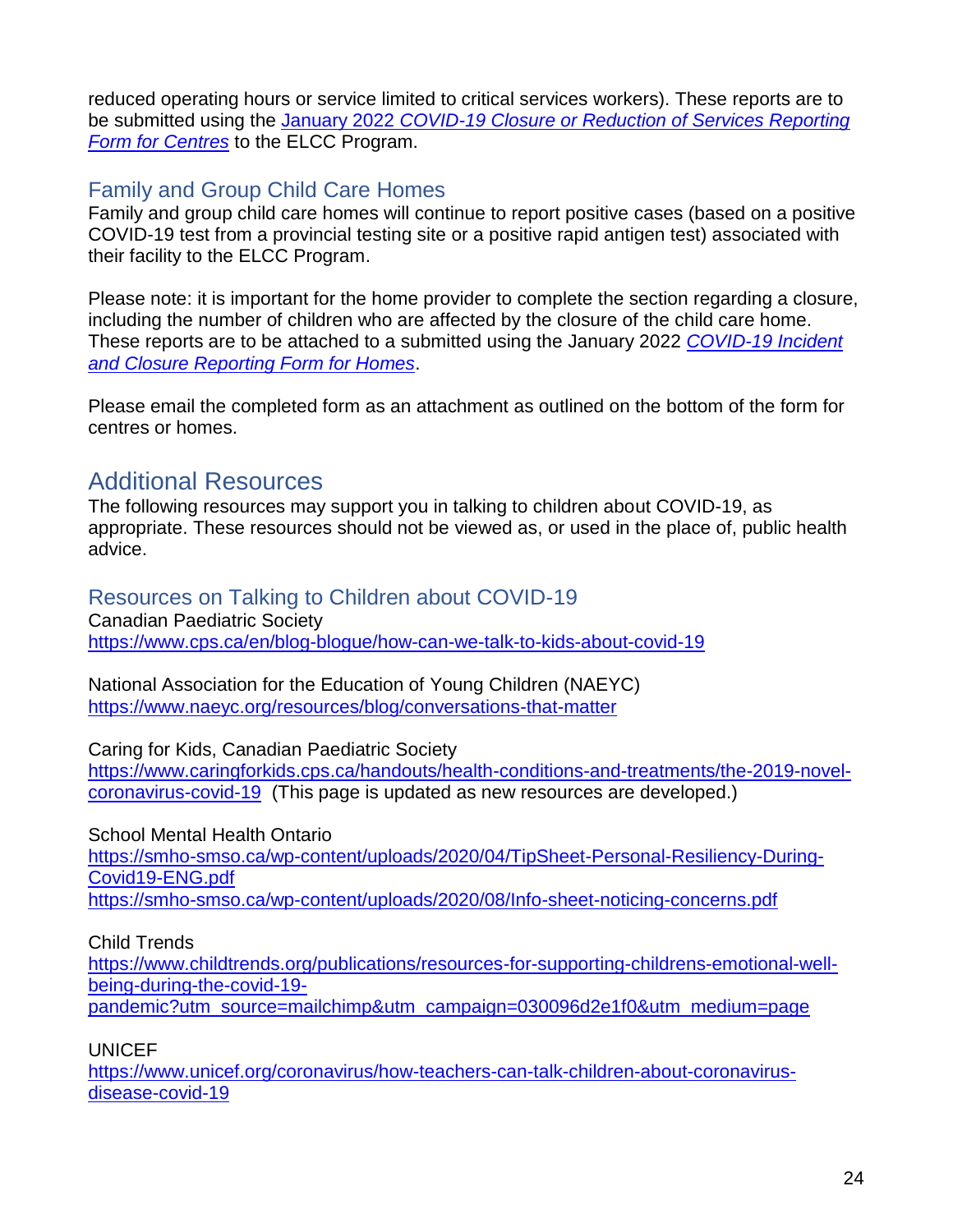# <span id="page-24-0"></span>Appendix A: ELCC Facilities - Sanitizing and Disinfecting for COVID-19

(Provided by [Health Protection](https://www.gov.mb.ca/health/publichealth/environmentalhealth/protection/index.html) Unit, Manitoba Health [and Seniors Care\)](https://www.gov.mb.ca/health/index.html)

| <b>Level of</b><br><b>Sanitization</b><br>or Disinfection | <b>Chemical and</b><br><b>Concentration</b>                                                                                                                                      | <b>Contact Time</b>                                         | <b>Examples of when to</b><br><b>use</b>                                                                                                                                           |
|-----------------------------------------------------------|----------------------------------------------------------------------------------------------------------------------------------------------------------------------------------|-------------------------------------------------------------|------------------------------------------------------------------------------------------------------------------------------------------------------------------------------------|
| <b>Sanitize</b>                                           | Household Bleach (5.25 %<br>chlorine)<br>• 1:1000 solution (100 ppm, can<br>verify with test strips)<br>• 5 ml chlorine + 4 Litres of water<br>(1 tsp chlorine + 1 Gallon water) | One minute or<br>follow<br>manufacturer's<br>instructions   | • Food contact surface<br>• During manual<br>dishwashing<br>• Anything that will be<br>mouthed by children (e.g.<br>mouthed toys)<br>• Dining tables<br>• Kitchen areas            |
|                                                           | Quats (quaternary ammonium)<br>• Generally 200 ppm                                                                                                                               | Follow<br>manufacturer's<br>instructions                    |                                                                                                                                                                                    |
|                                                           | <b>lodine</b><br>• Generally 12.5 ppm<br>(dishwashing) and<br>• 25 ppm (surface sanitizing)                                                                                      | Follow<br>manufacturer's<br>instructions                    |                                                                                                                                                                                    |
|                                                           |                                                                                                                                                                                  |                                                             |                                                                                                                                                                                    |
| <b>Intermediate Level</b><br><b>Disinfection</b>          | Household Bleach (5.25 %<br>chlorine)<br>$\bullet$ 1:100 solution (500 ppm)<br>• 5 ml chlorine + 500 ml of water<br>$(1$ tsp bleach + 2 cups water)                              | Two minutes or<br>follow<br>manufacturer's<br>instructions  | • Environmental surfaces:<br>floors, walls, play tables,<br>door handles, light<br>switches, chairs<br>$\bullet$ Toys<br>• Diaper change area<br>• Potty chairs<br>• Washroom area |
|                                                           | Quats (quaternary ammonium)                                                                                                                                                      | Follow<br>manufacturer's<br>instructions                    |                                                                                                                                                                                    |
|                                                           | 0.5% Accelerated Hydrogen<br><b>Peroxide</b>                                                                                                                                     | Follow<br>manufacturer's<br>instructions                    |                                                                                                                                                                                    |
|                                                           | 70% Isopropyl Alcohol                                                                                                                                                            | 1 minute                                                    |                                                                                                                                                                                    |
|                                                           |                                                                                                                                                                                  |                                                             |                                                                                                                                                                                    |
| <b>High Level</b><br><b>Disinfection</b>                  | Household Bleach (5.25%<br>chlorine)<br>$\bullet$ 1:10 solution (5000 ppm)<br>$\bullet$ 60 ml bleach + 540 ml water ( $\frac{1}{4}$<br>cup bleach + $2\frac{1}{4}$ cups water)   | 1 minute or follow<br>the<br>manufacturer's<br>instructions | • During an outbreak of<br>illness<br>• Recommended for any<br>confirmed case of viral or<br>bacterial infection<br>· Blood spills, vomit, body<br>fluids, fecal contamination     |
|                                                           | 7% Accelerated Hydrogen<br>Peroxide                                                                                                                                              | Follow<br>manufacturer's<br>instructions                    |                                                                                                                                                                                    |

#### **REMEMBER:**

- If surfaces are dirty, they must first be cleaned with soap and rinsed water prior to disinfecting. Can disinfect/sanitize surfaces if already clean.
- If using chlorine, mix a fresh solution daily as solution strength can decrease overtime.
- Do not use scent added chlorine or chlorine with fabric guard added.
- Check the % of chlorine every time a new bottle is purchased. Strengths may vary, sometimes as high as 8.25% chlorine.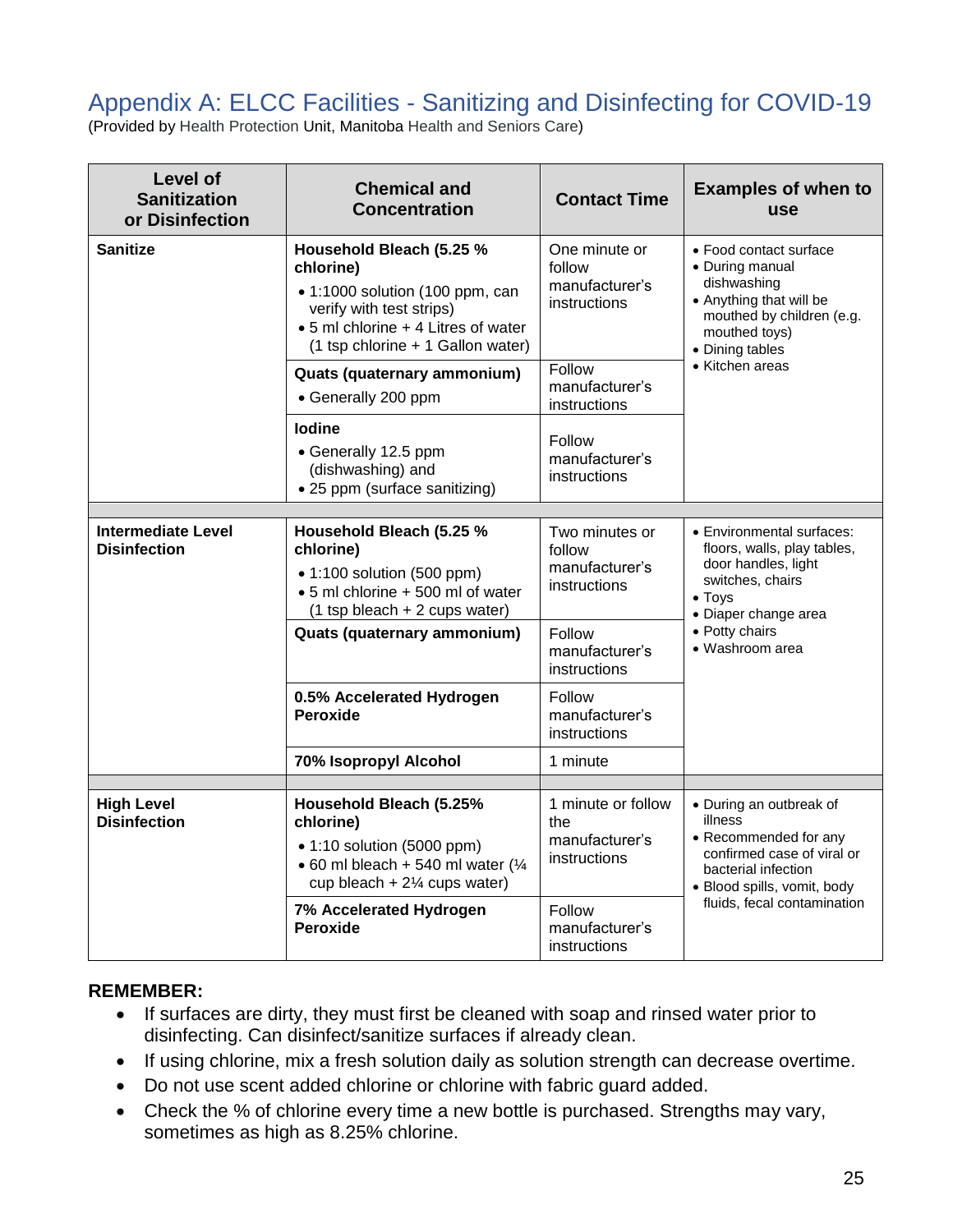- Use test strips to verify strength of solutions after mixed.
- Follow contact times.
- Ensure that chemical product is not expired.
- Commercial chemical disinfectant must have a DIN #.
- Label spray bottles or pails with contents.
- Do not mix chemicals.

### **LIST OF FREQUENTLY TOUCHED SURFACES**

#### **SANITIZE**

- Countertops
- Fridge doors handles
- Freezer handles
- All equipment handles
- Food cart handles
- Food preparation areas and equipment
- Counter tops
- Fridge handles
- Microwaves
- Coffee pots/kettles

#### **DISINFECTION**

#### **General areas:**

- Door knobs/frames/handles/other frequently touched areas on the door
- Locker doors/cubbies/coat hooks
- Storage bins for children
- Desks
- Chairs
- Hand railings
- Light switches
- Elevator buttons
- Handicap accessible push buttons
- Entrance fob/visitor buttons
- Shared items (such as toys, sports equipment, computer keyboard and mouse, etc.)
- Telephones
- Photocopies/Printers
- Intercoms
- Play area surfaces
- Toy storage surfaces
- Floors (especially where children play on them)
- Outside of hand sanitizer bottle/dispenser
- Door handles, in and out (Facility entrance, office, kitchen, staff room, washroom)
- Tape dispenser/stapler
- Office mouse and keyboards at computer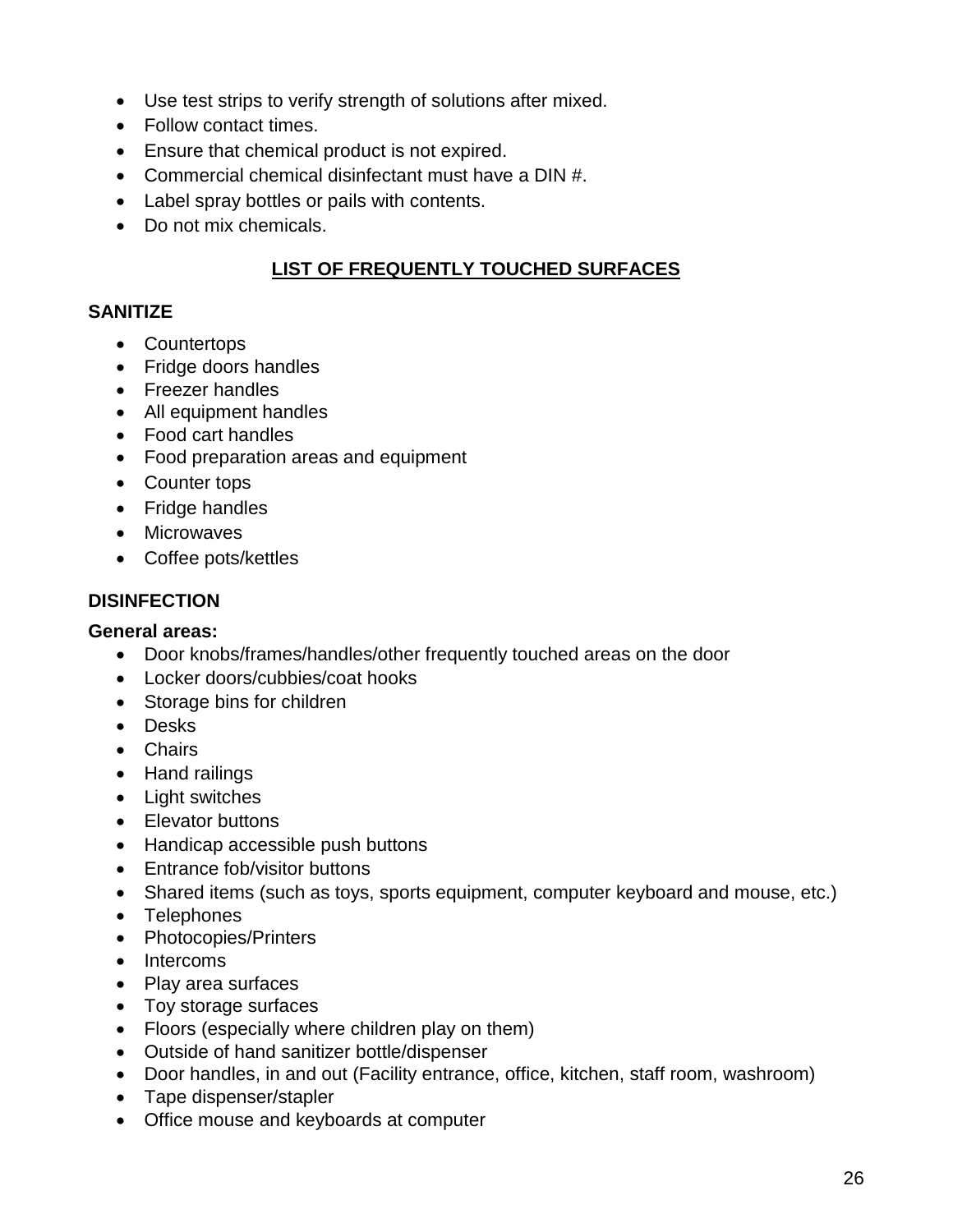- Children's attendance clipboard
- Office chair arms
- Pens/Markers
- Phone chargers
- Cell phones
- Garbage lids

Child and staff washrooms:

- Stall door edges and locks
- Paper towel dispensers
- Soap dispensers
- Taps/faucets
- Flush handles
- Toilet seats
- Toilet bowls and urinals
- Light switches in washrooms
- Handicap rails in washrooms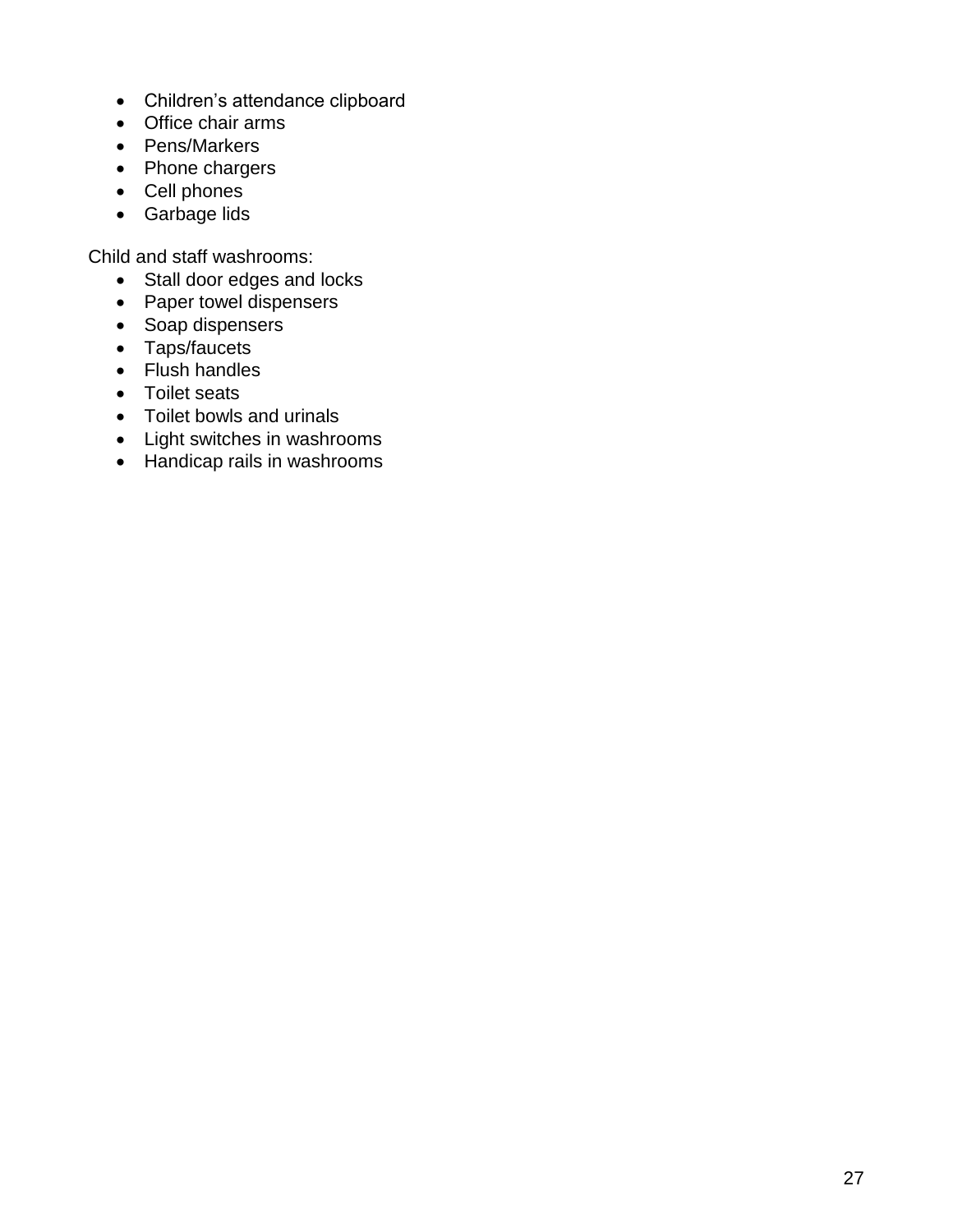Appendix B: Isolation Overview Chart

# Self-Isolation (Quarantine) Requirements for Close Contacts

<span id="page-27-0"></span>